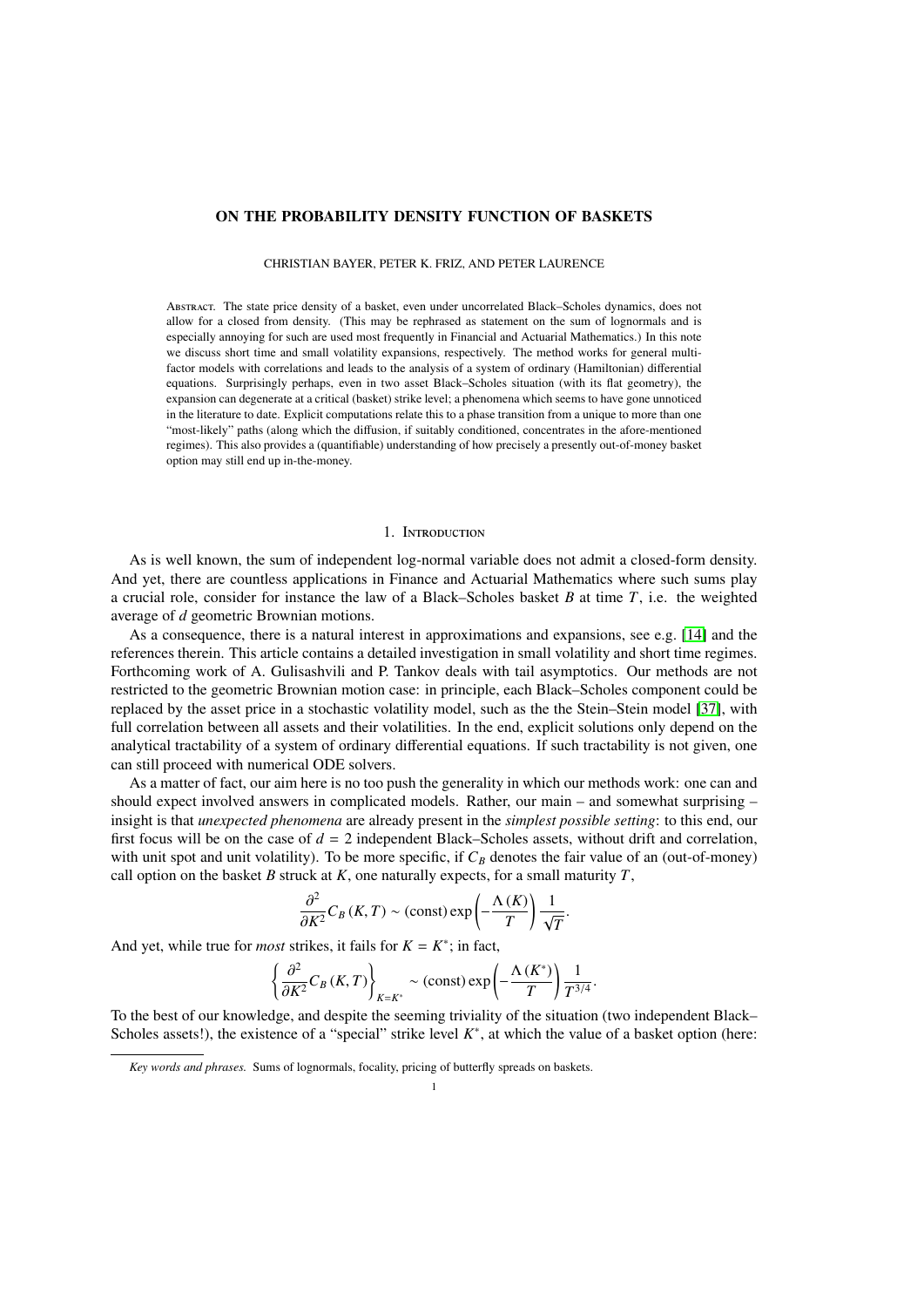butterfly spread<sup>[1](#page-1-0)</sup>) has a "special" decay behavior, as maturity approaches, seems to be new. There are different proofs of this fact; the most elementary argument – based on the analysis of a convolution integral – is given in Section [2.](#page-1-1) However, this approach – while telling us *what* happens – does not tell us *how* it happens.

The main contribution of this note is precisely a good understanding of the latter. In fact, there is clear picture that comes with  $K^*$ . For  $K < K^*$ , and conditional on the option to expire on the money, there is a unique "most likely" path around which the underlying asset price process will concentrate there is a unique "most likely" path around which the underlying asset price process will concentrate as maturity approaches. For  $K > K^*$ , however, this ceases to be true: there will be two distinct (here: equally likely) paths around which concentration occurs. What underlies this interpretation is that large equally likely) paths around which concentration occurs. What underlies this interpretation is that large deviation theory, which on a deep level underlies our methods, not only characterizes the probability of unlikely events (such as expiration in-the-money, if presently out-of-the-money, as time to maturity goes to zero) but also the mechanism via which these events can occur. Such understanding was already crucial in previous works on baskets, starting with [\[1,](#page-13-0) [2\]](#page-13-1), aiming at quantification of basket (implied vol) skew relative to its components. As a matter of fact, the analysis in these paper relied on the statement that "generically there is a unique arrival point [of a unique energy minimizing path] on the (basket-strike) arrival manifold". The situation, however, even in the Black–Scholes model, is more involved. And indeed, we shall establish existence of a critical strike  $K^*$ , at which one sees the phase-transition from one to two energy minimizing, "most likely", paths.[2](#page-1-2) And this information will have meaning to traders (as long as they believe in a diffusion model as maturity approaches, which may or may not be a good idea ...) as it tells them the possible scenarios in which an out-of-the money basket option may still expire in the money.

Let us conclude this introduction with a few technical notes. We view the evolution of the basket price – even in the Black-Scholes model – as a stochastic volatility evolution model; by which we mean  $dB_t/B_t = \sigma(t, \omega) dW_t$  (as opposed to a local vol evolution where  $\sigma = \sigma(t, B_t)$ ). This should explain why the methods developed in Part I of [\[10,](#page-14-1) [11\]](#page-14-2) for the analysis of stochastic volatility models (then used in Part II, [\[11\]](#page-14-2), to solve the concrete smile problem (shape of the wings) for the correlated Stein–Stein model), are also adequate for the analysis of baskets. In a sense, the present note may well be viewed as Part III in this sequence of papers.

*Acknowledgment:* P.K.F. has received partial funding from the European Research Council under the European Union's Seventh Framework Program (FP7/2007-2013) / ERC grant agreement nr. 258237.

## 2. Computations based on saddle-point method

<span id="page-1-1"></span>In terms of a standard *d*-dimensional Wiener process  $(W^1, \ldots, W^d)$ ,

$$
B_T = \sum_{i=1}^d S_0^i \exp\left(\mu^i T + \sigma^i W_T^i\right).
$$

Write  $f = f_T(K)$  for the probability density function of  $B_T$ ; i.e. for  $\mathbb{P}[B_T \in [K, K + dK] / dK$ . Of course, it is given by some (*d* − 1)-dimensional convolution integral, explicit asymptotic expansions are - in principle - possible with the saddle point method. It will be enough for our purposes to illustrate the method in the afore-mentioned simplest possible setting:

$$
d = 2
$$
,  $S_0^1 = S_0^2 = 1$ ,  $\mu^1 = \mu^2 = 0$ ,  $\sigma^1 = \sigma^2 = 1$ .

<span id="page-1-2"></span><span id="page-1-0"></span><sup>&</sup>lt;sup>1</sup>Extensions to spreads and vanilla options are possible and will be discussed elsewhere.

 ${}^{2}$ It can be shown that, sufficiently close to the arrival manifold, there is in fact a unique energy minimizing paths. The (nearthe-money) analysis of [\[1,](#page-13-0) [2\]](#page-13-1) is then justified.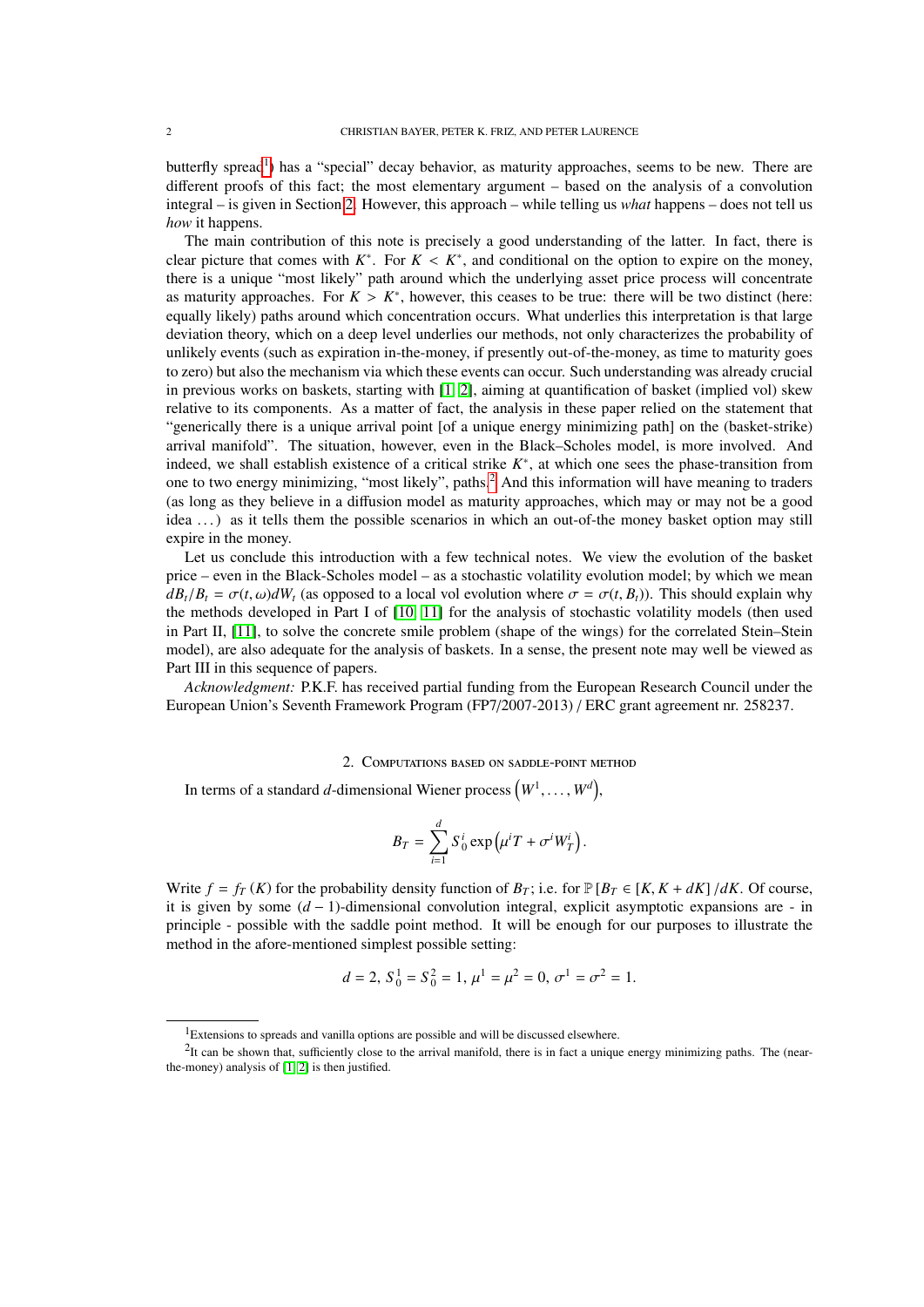In other words  $B_T = \exp\left(W_T^1\right) + \exp\left(W_T^2\right)$ ; we claim that

(1a) 
$$
f(K) = \begin{cases} exp\left(-\frac{\Lambda(K)}{T}\right) \frac{1}{\sqrt{T}} (1 + O(T)) & when K \neq K^* \\ \left(-\frac{\Lambda(K^*)}{T}\right) \frac{1}{\sqrt{T}} (1 + O(T)) & then H \neq K^* \end{cases}
$$

(1b) 
$$
\exp\left(-\frac{\Lambda(K^*)}{T}\right)\frac{1}{T^{3/4}}(1+O(T)) \text{ when } K = K^*
$$

with

<span id="page-2-0"></span>
$$
K^*=2e\approx 5.43656
$$

and

$$
\Lambda(K) = \log(K/2)^2
$$

With the minimal  $x^* = K/2$  as established below we immediately have  $f(K) \approx exp(-h_K(x^*)/(2T))$  and  $g_K(x^*) \approx 2(log K/2)^2 a s T \rightarrow 0$  we get  $\Lambda(K)$  as given above. Here we are interested in establishing since  $h_K(x^*) \sim 2(\log K/2)^2 asT \to 0$ , we get  $\Lambda(K)$  as given above. Here, we are interested in establishing the two regimes proposed in (1). The stock price  $S^i$  has a log-normal distribution with parameters the two regimes proposed in [\(1\)](#page-2-0). The stock price  $S_T^i$  has a log-normal distribution with parameters µ given by  $i = \log(S_0^i) - \frac{(\sigma^i)^2 T}{2}$  $\frac{d^2y^2T}{dt^2} = -T/2$  and  $\xi^i = \sigma^i \sqrt{2}$ *T* = √ *T*, where the density of the log-normal distribution is

(2) 
$$
f_{\mu,\xi}(x) = \frac{1}{\sqrt{2\pi}\xi x} \exp\left(-\frac{(\log x - \mu)^2}{2\xi^2}\right).
$$

Obviously, the density of the sum of these two independent log-normal random variables satisfies

(3) 
$$
f(K) = \int_0^K f_{\mu^1, \xi^1}(K - x) f_{\mu^2, \xi^2}(x) dx.
$$

Using our special parameters, the integrand is of the form

<span id="page-2-1"></span>
$$
f_{\mu^1, \xi^1}(K - x) f_{\mu^2, \xi^2}(x) = \frac{1}{2\pi T x (K - x)} \exp\left(-\frac{h_K(x)}{2T}\right)
$$

with

(4) 
$$
h_K(x) := \left(\log x + \frac{T}{2}\right)^2 + \left(\log(K - x) + \frac{T}{2}\right)^2.
$$

In order to apply the Laplace approximation to [\(3\)](#page-2-1), we compute the minimizer for  $h_K$ , which is found by the first order condition

$$
h'_K(x) = 0 \iff \frac{\log x + T/2}{x} - \frac{\log(K - x) + T/2}{K - x} = 0.
$$

Clearly, this equation is solved by choosing  $x^* = K/2$ . Now let us check degeneracy of that minimum by computing computing

$$
h''_K(x^*) = h''_K(K/2) = 16 \frac{1 - \log(K/2) - T/2}{K^2}.
$$

Thus, we find that

(5) 
$$
h''_K(x^*) = 0 \iff K = 2e^{1-T/2} \sim 2e
$$
, for  $T \to 0$ .

Choosing  $K = 2e^{1-T/2}$  and, correspondingly,  $x^* = e^{1-T/2}$ , we obtain the Taylor expansion  $h_K(x) =$  $h_K(x^*) + \frac{h_K^{(4)}(x^*)}{24}(x - x^*)^4 + O((x - x^*)^5)$ , with  $h_K(x^*) = 2$  and  $h_K^{(4)}(x^*) = 20e^{2T-4}$ , we obtain the Laplace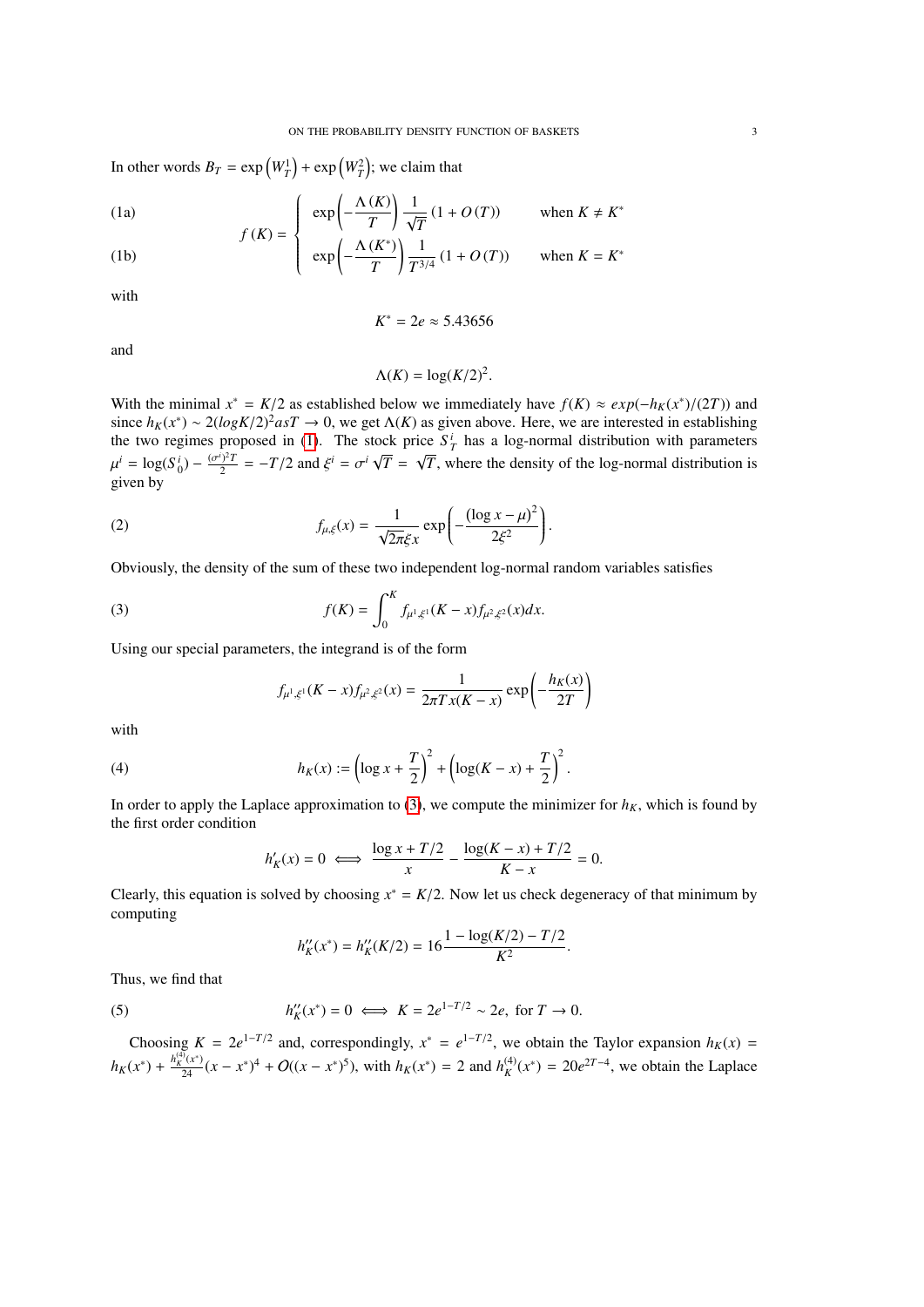approximation

$$
f(K) = \int_0^K \frac{1}{2\pi T(K - x)x} \exp\left(-\frac{h_K(x)}{2\pi}\right) dx
$$
  
=  $\frac{1}{2\pi Te^{2-T}} \int_0^K \exp\left(-\frac{1}{T}\right) \exp\left(-\frac{5e^{2T-4}(x - K/2)^4}{12T}\right) dx (1 + O(T))$   
=  $\frac{3^{1/4}\Gamma(1/4)}{5^{1/4}2\sqrt{2\pi e}} \exp\left(-\frac{1}{T}\right) \frac{1}{T^{3/4}} (1 + O(T)),$ 

where we used

$$
\int_{-\infty}^{\infty} \exp(-\alpha x^4) dx = \frac{\Gamma(1/4)}{2\alpha^{1/4}}, \quad \alpha > 0.
$$

<span id="page-3-6"></span>Thus, we arrive at [\(1\)](#page-2-0).

#### 3. Large Deviations approach

Our main tool here are novel marginal density expansions in small-noise regime [\[10\]](#page-14-1). This was used in order to compute the large-strike behavior of implied volatility in the correlated Stein–Stein model;  $[37, 22]$  $[37, 22]$ <sup>[3](#page-3-0)</sup>

In fact, the technical assumptions of [\[10\]](#page-14-1) were satisfied in the analysis of the Stein–Stein model whereas in the (seemingly) trivial case of two IID Black-Scholes assets, the technical assumptions of [\[10\]](#page-14-1) are indeed violated for a critical strike  $K = K^*$ . The necessity of this condition is then highlighted by the fact, as was seen in the previous section,

$$
\left\{\frac{\partial^2}{\partial K^2}C_B(K,T)\right\}_{K=K^*} \nsim (\text{const}) \exp\left(-\frac{\Lambda(K^*)}{T}\right) \frac{1}{T^{1/2}}
$$

The computation of *K*<sup>∗</sup> can be achieved either via a geometric construction borrowed from Riemannian geometry, which relies on the Weingarten map, or by some (fairly) elementary analysis of a system of Hamiltonian ODEs. In fact, the Hamiltonian point of view extends naturally when one introduces correlation, local and even stochastic volatility. Explicit answers then depend on the analytical tractability of these (boundary value) ODE problems. (Of course, the numerical solution of such problems is wellknown.)

In the following, we review [\[10\]](#page-14-1). Consider a *d*-dimensional diffusion  $(X_t^{\varepsilon})_{t\geq0}$  given by the stochastic differential equation

<span id="page-3-2"></span>(6) 
$$
dX_t^{\varepsilon} = b(\varepsilon, X_t^{\varepsilon}) dt + \varepsilon \sigma(X_t^{\varepsilon}) dW_t, \text{ with } X_0^{\varepsilon} = x_0^{\varepsilon} \in \mathbb{R}^d
$$

and where  $W = (W^1)$  $, \ldots, W^m$  is an *m*-dimensional Brownian motion. Unless otherwise stated, we assume  $\ell_{\sigma} = (\sigma_1, \ldots, \sigma_n) : \mathbb{R}^d \to \text{Lin}(\mathbb{R}^m \mathbb{R}^d)$  and  $x \to (0, 1) \to \mathbb{R}^d$  to be smooth, bounded  $b: [0, 1) \times \mathbb{R}^d \to \mathbb{R}^d$ ,  $\sigma = (\sigma_1, \dots, \sigma_m) : \mathbb{R}^d \to \text{Lin}(\mathbb{R}^m, \mathbb{R}^d)$  and  $x_0 : [0, 1) \to \mathbb{R}^d$  to be smooth, bounded<br>with bounded derivatives of all orders. Set  $\sigma_0 = b(0, \cdot)$  and assume that, for every mu with bounded derivatives of all orders. Set  $\sigma_0 = b(0, \cdot)$  and assume that, for every multiindex  $\alpha$ , the drift vector fields *b* ( $\varepsilon$ , ·) converges to  $\sigma_0$  in the sense<sup>[4](#page-3-1)</sup><br>(7)  $\frac{\partial^{\alpha} b(\varepsilon, \cdot) \rightarrow \partial^{\alpha} b(0, \cdot) = \partial^{\alpha} \sigma_0}{\partial \sigma_0}$ 

<span id="page-3-3"></span>(7) 
$$
\partial_x^{\alpha} b(\varepsilon, \cdot) \to \partial_x^{\alpha} b(0, \cdot) = \partial_x^{\alpha} \sigma_0(\cdot) \text{ uniformly on compacts as } \varepsilon \downarrow 0.
$$

We shall also assume that

<span id="page-3-4"></span>(8) 
$$
\partial_{\varepsilon} b(\varepsilon, \cdot) \to \partial_{\varepsilon} b(0, \cdot) \text{ uniformly on compacts as } \varepsilon \downarrow 0
$$

and

(9) 
$$
x_0^{\varepsilon} = x_0 + \varepsilon \hat{x}_0 + o(\varepsilon) \text{ as } \varepsilon \downarrow 0.
$$

<span id="page-3-5"></span><span id="page-3-1"></span><span id="page-3-0"></span><sup>3</sup>Similar investigations have recently been conducted in the Heston model; [\[25,](#page-15-1) [21\]](#page-15-2) and the references therein.

<sup>&</sup>lt;sup>4</sup>If [\(6\)](#page-3-2) is understood in Stratonovich sense, so that *dW* is replaced by ∘*dW*, the drift vector field *b*( $\varepsilon$ , ·) is changed to  $\tilde{b}(\varepsilon, \cdot) =$ <br>  $\frac{(\sqrt{2}/2)\sum_{m=-\infty}^m \Delta_m}{2\pi}$  In particular  $\pi$  is also the limit o  $b(\varepsilon, \cdot) - \left($  $\epsilon^2/2$ )  $\sum_{i=1}^m \sigma_i \cdot \partial \sigma_i$ . In particular,  $\sigma_0$  is also the limit of  $\tilde{b}(\epsilon, \cdot)$  in the sense of [\(7\)](#page-3-3).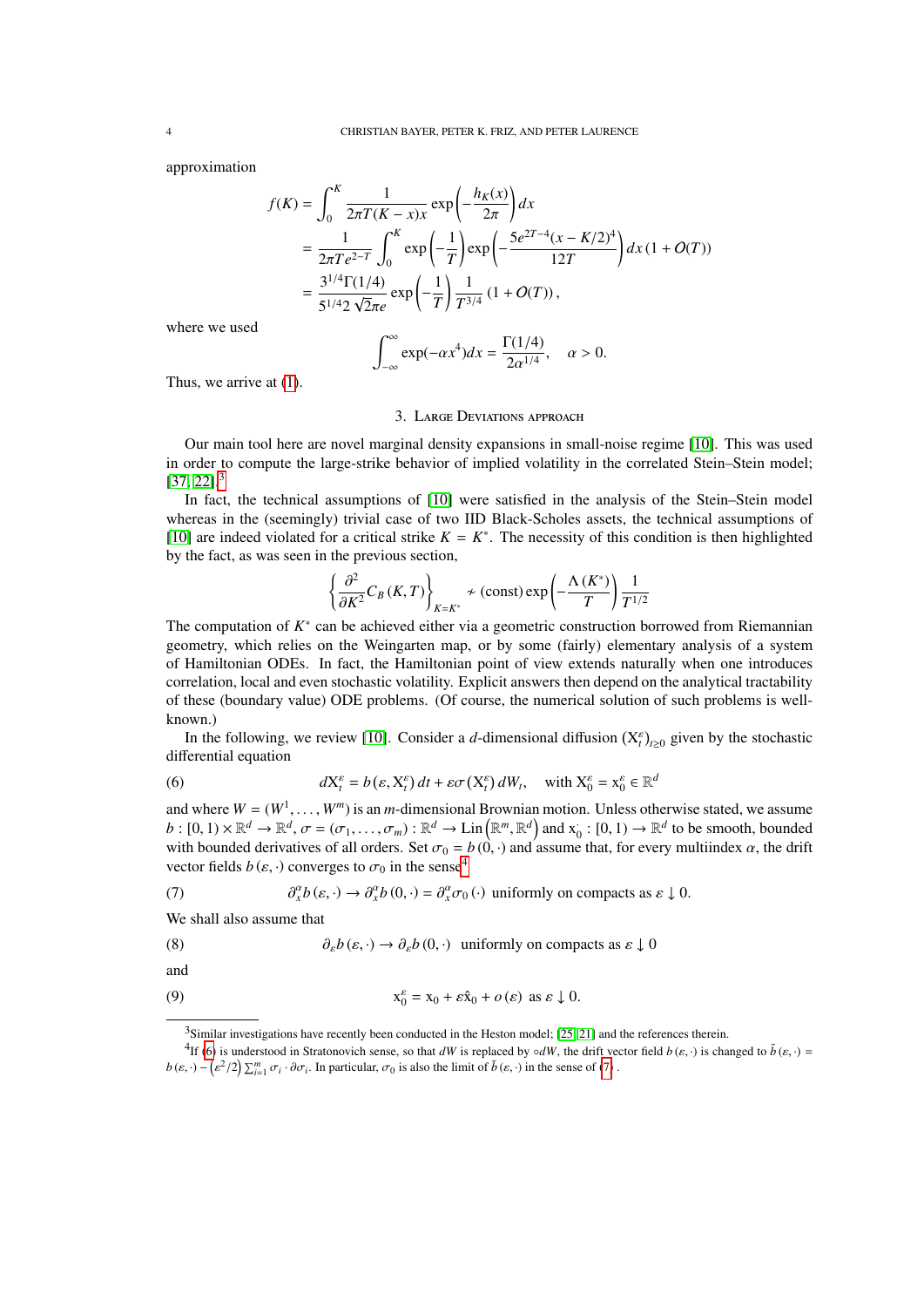<span id="page-4-2"></span>Theorem 1. *(Small noise) Let* (X ε ) *be the solution process to*

$$
dX_t^{\varepsilon} = b(\varepsilon, X_t^{\varepsilon}) dt + \varepsilon \sigma(X_t^{\varepsilon}) dW_t, \quad \text{with } X_0^{\varepsilon} = x_0^{\varepsilon} \in \mathbb{R}^d.
$$

*Assume b* ( $\varepsilon$ ,  $\cdot$ )  $\rightarrow \sigma_0$  ( $\cdot$ ) *in the sense of [\(7\)](#page-3-3)*, [\(8\)](#page-3-4), and  $X_0^{\varepsilon} \equiv x_0^{\varepsilon} \rightarrow x_0$  as  $\varepsilon \rightarrow 0$  *in the sense of [\(9\)](#page-3-5)*. *Assume non-degeneracy of*  $\sigma$  *in the sense that*  $\sigma.\sigma^T$  *is strictly positive definite everywhere in space.* <sup>[5](#page-4-0)</sup> *Fix*<br> $y \in \mathbb{R}^l$ ,  $N \to (y, y)$  and let  $K$ , he the the space of all  $b \in H$ , the Cameron-Martin space o  $y \in \mathbb{R}^l$ ,  $N_y := (y, \cdot)$  and let  $\mathcal{K}_y$  be the the space of all  $h \in H$ , the Cameron-Martin space of absolutely<br>continuous paths with derivatives in  $L^2$  (10 Tl  $\mathbb{R}^m$ ) s.t. the solution to *continuous paths with derivatives in L*<sup>2</sup> ([0, *<sup>T</sup>*],<sup>R</sup> *<sup>m</sup>*)*, s.t. the solution to*

$$
d\phi_t^{\mathrm{h}} = \sigma_0 \left( \phi_t^{\mathrm{h}} \right) dt + \sum_{i=1}^m \sigma_i \left( \phi_t^{\mathrm{h}} \right) d\mathsf{h}_t^i, \ \phi_0^{\mathrm{h}} = \mathsf{x}_0 \in \mathbb{R}^d
$$

satisfies  $\phi_T^{\text{h}} \in N_{\text{y}}$ *. In a neighborhood of y, assume smoothness of*<sup>[6](#page-4-1)</sup>

$$
\Lambda(y) = \inf \left\{ \frac{1}{2} ||h||_H^2 : h \in \mathcal{K}_y \right\}.
$$

Assume also (i) there are only finitely many minimizers, i.e.  $\mathcal{K}^{\min}_{y} < \infty$  where

$$
\mathcal{K}^{\min}_{y} := \left\{ h_0 \in \mathcal{K}_y : \frac{1}{2} ||h_0||_H^2 = \Lambda(y) \right\};
$$

*(ii)*  $x_0$  *is non-focal for*  $N_y$  *in the sense of* [\[10\]](#page-14-1)*. (We shall review below how to check this.) Then, for fixed*  $x_0, y$  *and*  $T > 0$  *there exists*  $c_0 = c_0(x_0, y, T) > 0$  *such that* 

$$
Y_T^{\varepsilon} = \Pi_l X_T^{\varepsilon} = \left(X_T^{\varepsilon,1}, \dots, X_T^{\varepsilon,l}\right), \quad 1 \le l \le d
$$

*admits a density with expansion*

$$
f_{\varepsilon}\left(y,T\right)=e^{-\frac{\Lambda(y)}{\varepsilon^2}}e^{\frac{\max\left\{\Lambda'\left(y\right)\cdot\hat{Y}_{T}\left(h_{0}\right):h_{0}\in\mathcal{K}_{y}^{\min}\right\}}{\varepsilon}}\varepsilon^{-l}\left(c_{0}+O\left(\varepsilon\right)\right)\;as\;\varepsilon\downarrow0,
$$

*where* Λ <sup>0</sup> *denotes the gradient of* Λ*.*

*Here*  $\hat{Y} = \hat{Y}$  (h<sub>0</sub>) =  $(\hat{Y}^1, \ldots, \hat{Y}^l)$  is the projection,  $\hat{Y} = \Pi_l \hat{X}$ , of the solution to the following (ordinary) *di*ff*erential equation*

(10) 
$$
d\hat{X}_t = \left(\partial_x b\left(0, \phi_t^{h_0}(x_0)\right) + \partial_x \sigma(\phi_t^{h_0}(x_0))\dot{h}_0(t)\right)\hat{X}_t dt + \partial_\varepsilon b\left(0, \phi_t^{h_0}(x_0)\right)dt, \n\hat{X}_0 = \hat{x}_0.
$$

*Remark* 2 (Localization). The assumptions on the coefficients  $b, \sigma$  in theorem [1](#page-4-2) (smooth, bounded with bounded derivatives of all orders) are typical in this context (cf. Ben Arous [\[5,](#page-14-3) [6\]](#page-14-4) for instance) but rarely met in practical examples from finance. This difficulty can be resolved by a suitable localization. For instance, as detailed in [\[10\]](#page-14-1), an estimate of the form

(11) 
$$
\lim_{R \to \infty} \lim \sup_{\varepsilon \to 0} \varepsilon^2 \log \mathbb{P} [\tau_R \leq T] = -\infty.
$$

with  $\tau_R := \inf \{ t \in [0, T] : \sup_{s \in [0, t]} |X_s^{\varepsilon}| \ge R \}$  will allow to bypass the boundedness assumptions.

<span id="page-4-1"></span><span id="page-4-0"></span><sup>5</sup>This may be relaxed to a weak Hoermander condition with an explicit controllability condition.

<sup>&</sup>lt;sup>6</sup>If  $\#K_y^{\min} = 1$  smoothness of the energy can be shown and need not be assumed; [\[10\]](#page-14-1). Note also that in our application to tail asymptotics, with  $\theta$ -scaling,  $\theta \in \{1, 2\}$ , the energy must be linear resp. quadratic (by scaling) and hence smooth.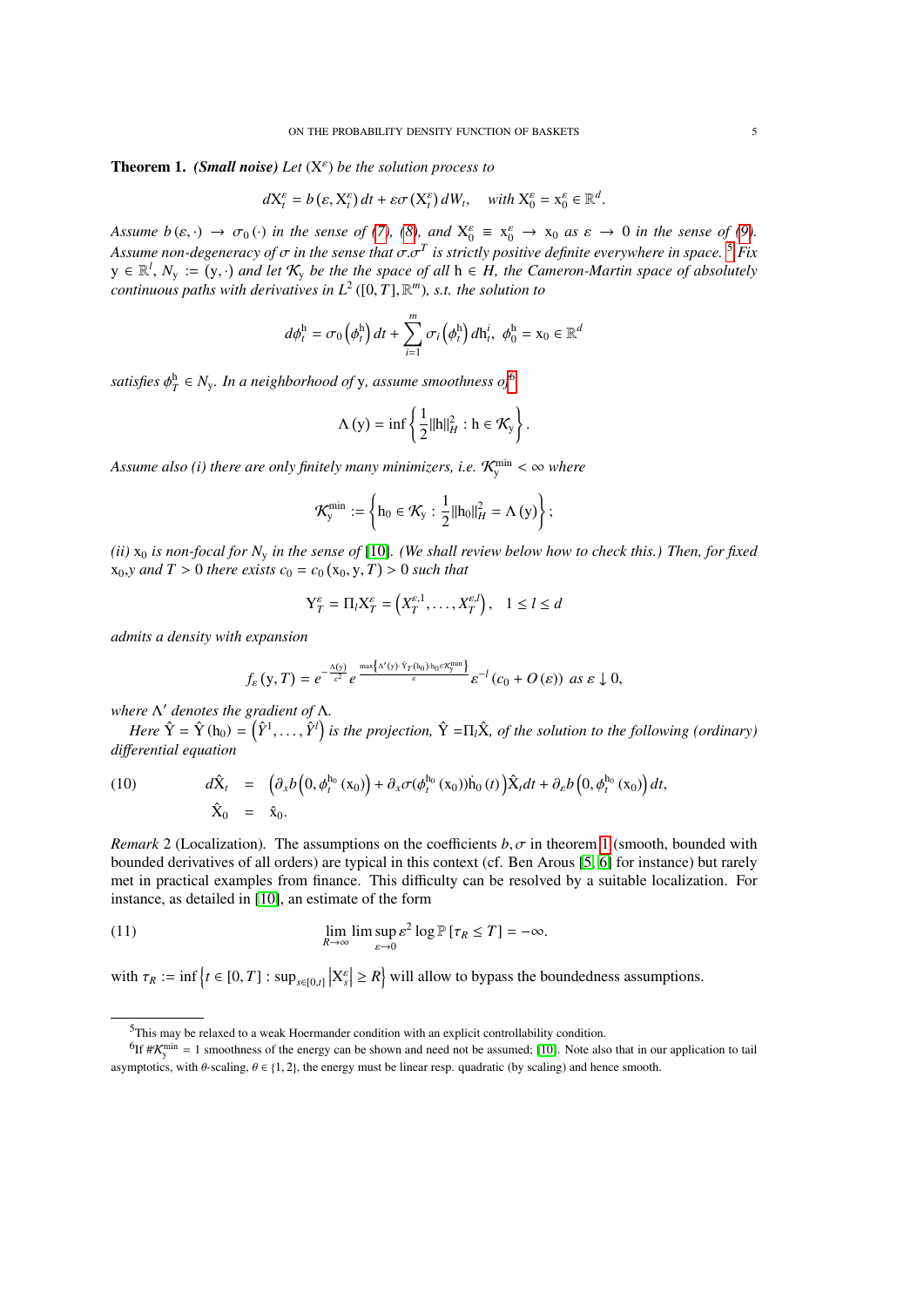3.1. Short time asymptotics. The reduction of *short time expansions* to small noise expansions by Brownian scaling is classical. In the present context, we have the following statement, taken from [\[10,](#page-14-1) Sec. 2.1].

<span id="page-5-1"></span>**Corollary 3.** *(Short time) Consider*  $dX_t = b(X_t) dt + \sigma(X_t) dW$ *, started at*  $X_0 = x_0 \in \mathbb{R}^d$ *, with*  $C^\infty$ *-bounded vector fields which are non-degenerate in the sense that*  $\sigma \sigma^T$  *is strictly positive definite ev bounded vector fields which are non-degenerate in the sense that*  $\sigma.\sigma^T$  *is strictly positive definite every-*<br>where in space. Fix  $y \in \mathbb{R}^l$ ,  $N \coloneq (y, \cdot)$  and assume (i) (ii)as in theorem 1. Let  $f(t, \cdot) = f(t, y)$  be *where in space. Fix*  $y \in \mathbb{R}^l$ ,  $N_y := (y, \cdot)$  *and assume* (*i*),(*ii*)*as in theorem 1.* Let  $f(t, \cdot) = f(t, y)$  be the density of  $Y_t = (X_t^1, \ldots, X_t^l)$ . Then

$$
f(t, y) \sim (const) \frac{1}{t^{l/2}} \exp\left(-\frac{d^2(x_0, y)}{2t}\right) \text{ as } t \downarrow 0
$$

*where*  $d(x_0, y)$  *is the sub-Riemannian distance, based on*  $(\sigma_1, \ldots, \sigma_m)$ *, from the point*  $x_0$  *to the affine*<br>*subspace* N *subspace N*y*.*

3.2. Computational aspects. We present here the *mechanics* of the actual computations, in the spirit of the Pontryagin maximum principle (e.g. [\[36\]](#page-16-1)). For details we refer to [\[10\]](#page-14-1).

• The Hamiltonian. Based on the SDE [\(6\)](#page-3-2), with diffusion vector fields  $\sigma_1, \ldots, \sigma_m$  and drift vector field  $\sigma_0$  (in the  $\varepsilon \to 0$  limit) we define the *Hamiltonian* 

$$
\mathcal{H}(x, p) := \langle p, \sigma_0(x) \rangle + \frac{1}{2} \sum_{i=1}^{m} \langle p, \sigma_i(x) \rangle^2
$$

$$
= \langle p, \sigma_0(x) \rangle + \frac{1}{2} \langle p, (\sigma \sigma^T)(x) p \rangle
$$

Remark the driving Brownian motions  $W^1, \ldots, W^m$  were assumed to be independent. Many stochastic models, notably in finance, are written in terms of correlated Brownian motions, i.e. stochastic models, notably in finance, are written in terms of correlated Brownian motions, i.e. with a non-trivial correlation matrix  $\Omega = (\omega^{i,j} : 1 \le i, j \le m)$ , where  $d(\mathbf{W}^i, \mathbf{W}^j)_t = \omega^{i,j} dt$ . The Hamiltonian then becomes

(12) 
$$
\mathcal{H}(x, p) = \langle p, \sigma_0(x) \rangle + \frac{1}{2} \langle p, (\sigma \Omega \sigma^T)(x) p \rangle.
$$

• The Hamiltonian ODEs. The following system of ordinary differential equations,

(13) 
$$
\begin{pmatrix} \dot{x} \\ \dot{p} \end{pmatrix} = \begin{pmatrix} \partial_p \mathcal{H}(x(t), p(t)) \\ -\partial_x \mathcal{H}(x(t), p(t)) \end{pmatrix},
$$

gives rise to a solution flow, denoted by  $H_{t\leftarrow 0}$ , so that

<span id="page-5-0"></span>
$$
H_{t\leftarrow 0}\left(x_{0},p_{0}\right)
$$

is the unique solution to the above ODE with initial data  $(x_0, p_0)$ . Our standing (regularity)<br>assumption are more than enough to guarantee uniqueness and local ODE existence. As in 18 assumption are more than enough to guarantee uniqueness and local ODE existence. As in [\[8,](#page-14-5) p.37], the vector field  $(\partial_p \mathcal{H}, -\partial_x \mathcal{H})$  is complete, i.e.one has global existence. It can be useful to then we then be useful to the flow holdswards with time T terminal data say  $(x, n)$  is we then write start the flow backwards with time-*T* terminal data, say  $(x_T, p_T)$ ; we then write

$$
H_{t\leftarrow T}(x_T,p_T)
$$

for the unique solution to [\(13\)](#page-5-0) with given time-*T* terminal data. Of course,

$$
H_{t \leftarrow T} (H_{T \leftarrow 0} (x_0, p_0)) = H_{t \leftarrow 0} (x_0, p_0).
$$

Solving the Hamiltonian ODEs as boundary value problem. Given the target manifold  $N_a = (a, \cdot)$ , the analysis in [\[10\]](#page-14-1) requires solving the Hamiltonian ODEs [\(13\)](#page-5-0) with mixed initial -,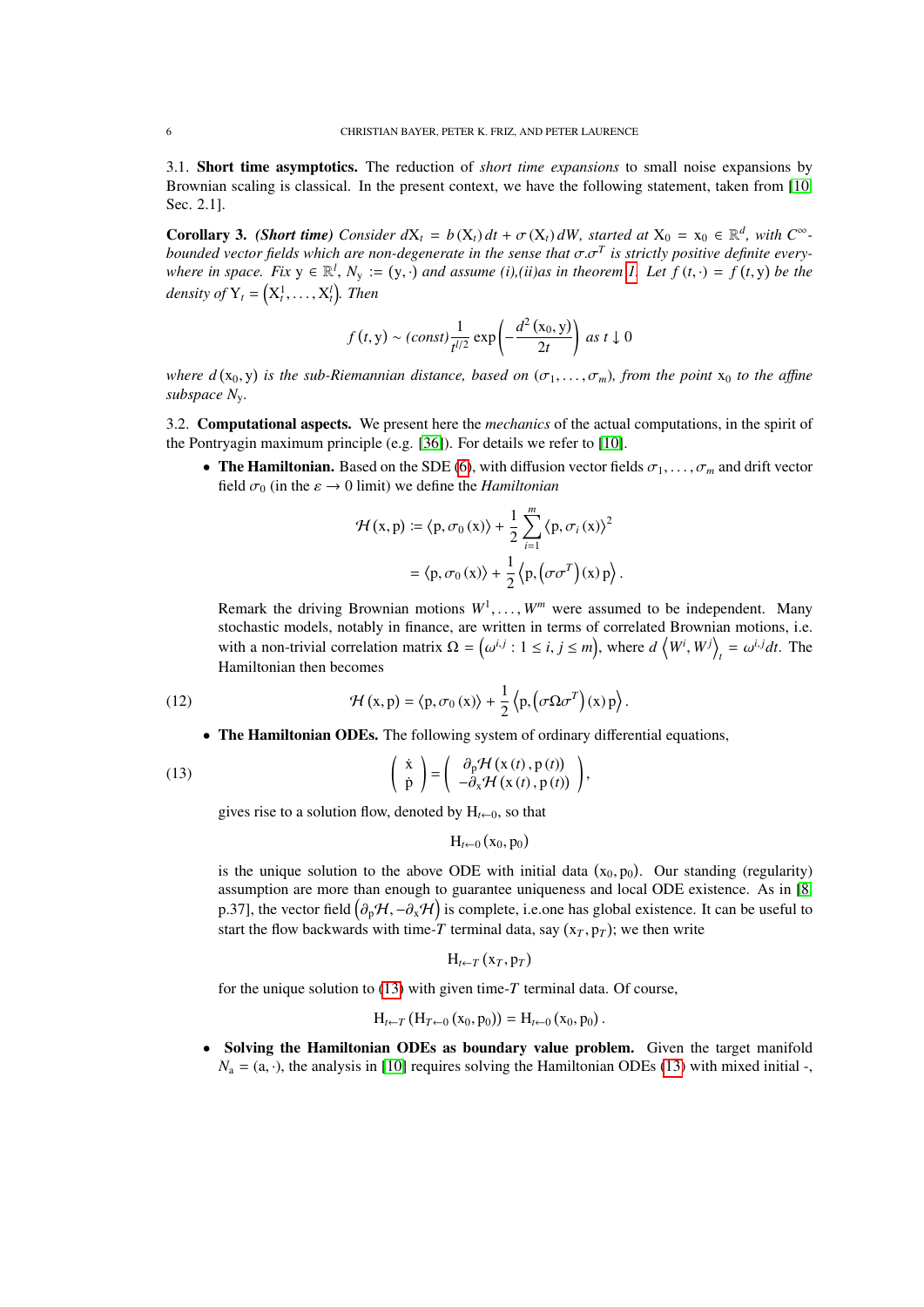terminal - and transversality conditions,

(14)  
\n
$$
x(0) = x_0 \in \mathbb{R}^d,
$$
\n
$$
x(T) = (y, \cdot) \in \mathbb{R}^l \oplus \mathbb{R}^{d-l},
$$
\n
$$
p(T) = (\cdot, 0) \in \mathbb{R}^l \oplus \mathbb{R}^{d-l}.
$$

Note that this is a 2*d*-dimensional system of ordinary differential equations, subject to  $d + l$ (*d* − *l*) = 2*d* conditions. In general, boundary problems for such ODEs may have more than one, exactly one or no solution. In the present setting, there will always be one or more than one solution. After all, we know  $[10]$  that there exists at least one minimizing control  $h_0$  and can be reconstructed via the solution of the Hamiltonian ODEs, as explained in the following step.

• Finding the minimizing controls. The Hamiltonian ODEs, as boundary value problem, are effectively first order conditions (for minimality) and thus yield *candidates* for the minimizing control  $h_0 = h_0(\cdot)$ , given by

(15) 
$$
\dot{\mathbf{h}}_0 = \begin{pmatrix} \langle \sigma_1(\mathbf{x}(\cdot)), \mathbf{p}(\cdot) \rangle \\ \cdots \\ \langle \sigma_m(\mathbf{x}(\cdot)), \mathbf{p}(\cdot) \rangle \end{pmatrix}.
$$

<span id="page-6-0"></span>Each such candidate is indeed admissible in the sense  $h_0 \in \mathcal{K}_a$  but may fail to be a minimizer. We thus compute the energy  $\|h_0\|_H^2 = \mathcal{H}(x_0, p_0)$  for each candidate and identify those ("h<sub>0</sub> ∈ K<sub>am</sub>in") with minimal energy. The procedure via Hamiltonian flows also vields a unique  $p_0 = p_0$  (h<sub>0</sub>). If with minimal energy. The procedure via Hamiltonian flows also yields a unique  $p_0 = p_0 (h_0)$ . If  $\sigma_0 = 0$  – as in our case – the energy is equal to  $H(x_0, p_0)$ , otherwise the formula is slightly more complicated.

• Checking non-focality. By definition [\[10\]](#page-14-1),  $x_0$  is non-focal for  $N = (y, \cdot)$  along  $h_0 \in \mathcal{K}_a^{\min}$  in the sense that with  $(x, n_0) = H_{x_0}(x_0, n_0(h_0)) \in \mathcal{T}^* \mathbb{R}^d$ sense that, with  $(x_T, p_T) := H_{T \leftarrow 0} (x_0, p_0 (h_0)) \in \mathcal{T}^* \mathbb{R}^d$ ,

$$
\partial_{(3, q)}|_{(3, q)=(0, 0)} \pi H_{0 \leftarrow T} \left( x_T + \begin{pmatrix} 0 \\ 3 \end{pmatrix}, p_T + (q, 0) \right)
$$

is non-degenerate (as  $d \times d$  matrix; here we think of (3, q)  $\in \mathbb{R}^{d-1} \times \mathbb{R}^{l} \cong \mathbb{R}^{d}$  and recall that  $\pi$  denotes the projection from  $\mathcal{T}^* \mathbb{R}^d$  onto  $\mathbb{R}^{d}$ , in coordinates  $\pi(x, y) = x$ ). Note tha the projection from  $\mathcal{T}^*\mathbb{R}^d$  onto  $\mathbb{R}^d$ ; in coordinates  $\pi(x, p) = x$ ). Note that in the point-point<br>setting  $x = y$  is fixed and only perturbations of the arrival "velocity" propositions setting,  $x_T = y$  is fixed and only perturbations of the arrival "velocity"  $p_T$  - without restrictions, i.e. without transversality condition - are considered. Non-degeneracy of the resulting map should then be called **non-conjugacy** (between two points; here:  $x_T$  and  $x_0$ ). In the absence of the drift vector field  $\sigma_0$ , this is consistent with the usual meaning of non-conjugacy; after identifying tangent- and cotangent-space  $\partial_{\alpha}|_{\alpha=0} \pi H_{0 \leftarrow T}$  is precisely the differential of the exponential map.

The explicit marginal density expansion. We then have

$$
f^{\varepsilon}(y,T) = e^{-c_1/\varepsilon^2} e^{c_2/\varepsilon} \varepsilon^{-l} (c_0 + O(\varepsilon)) \text{ as } \varepsilon \downarrow 0.
$$

with  $c_1 = \Lambda(y)$ . The second-order exponential constant  $c_2$  then requires the solution of a finitely many ( $\#\mathcal{K}_a^{\min} < \infty$ ) auxiliary ODEs, cf. theorem [1.](#page-4-2)

# 4. Analysis of the Black–Scholes basket

<span id="page-6-1"></span>For a general multi-dimensional Black-Scholes model, we have a Hamiltonian  $\mathcal{H}(x, p) = \frac{1}{2} \langle p, (\sigma(x) \Omega \sigma(x)^T) p \rangle$ , with  $\sigma(x) = (\sigma^1 x^1, \dots, \sigma^m x^m)$ . While the corresponding Hamiltonian ODEs can be solved in closed form, the boundary conditions lead to systems of non-linear equations, which we cannot solve explicitly any more. While numerical solutions are, of course, possible, we restrict ourselves to the extremely simple setting of Section [2,](#page-1-1) in order to keep maximal tractability.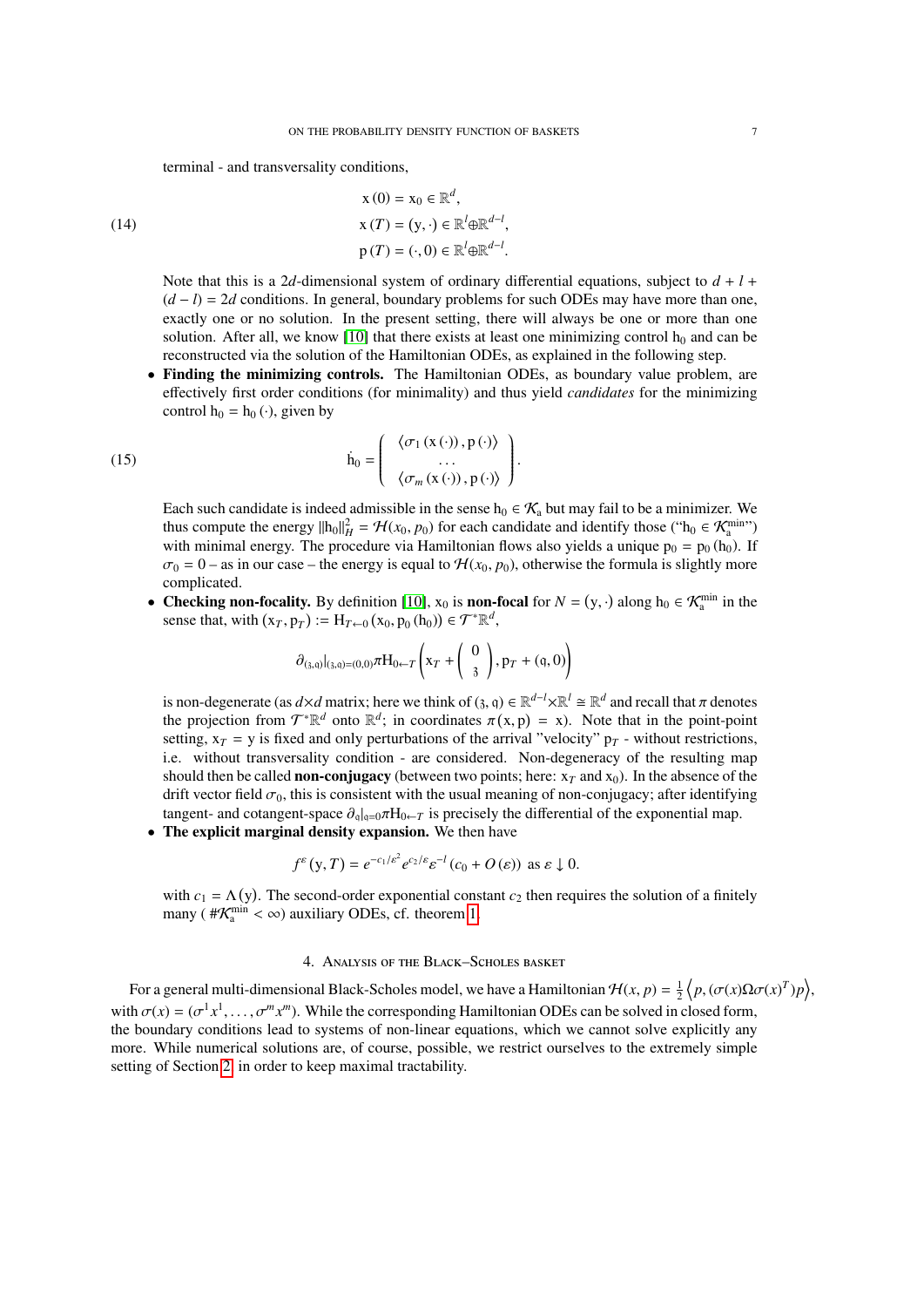Consequently, we have the Hamiltonian  $\mathcal{H}(x, p) = \frac{1}{2} \left( (\sigma x^1 p^1)^2 + (\sigma x^2 p^2)^2 \right)$ . The solutions of the miltonian ODEs started at  $(x_0, p_0)$  satisfy Hamiltonian ODEs started at  $(x_0, p_0)$  satisfy

<span id="page-7-0"></span>(16) 
$$
H_{t \leftarrow 0}(x_0, p_0) = \begin{pmatrix} x_0^1 e^{\sigma^2 x_0^1 p_0^1 t} \\ x_0^2 e^{\sigma^2 x_0^2 p_0^2 t} \\ p_0^1 e^{-\sigma^2 x_0^1 p_0^1 t} \\ p_0^2 e^{-\sigma^2 x_0^2 p_0^2 t} \end{pmatrix}
$$

which can be easily seen from the observation that  $H$  is constant along solutions of the Hamiltonian ODEs together with symmetry between  $(x^1, p^1)$  and  $(x^2, p^2)$ . This immediately implies that the inverse flow is given by flow is given by

(17) 
$$
H_{0\leftarrow t}(x_t, p_t) = \begin{pmatrix} x_t^1 e^{-\sigma^2 x_t^1 p_t^1 t} \\ x_t^2 e^{-\sigma^2 x_t^2 p_t^2 t} \\ p_t^1 e^{\sigma^2 x_t^1 p_t^1 t} \\ p_t^2 e^{\sigma^2 x_t^2 p_t^2 t} \end{pmatrix}
$$

Now we introduce the boundary conditions. Note that, contrary to Theorem [1,](#page-4-2) we now project to the linear subspace  $\{x : x^1 + x^2 = K\}$ . Thus, the terminal condition on *x* translates into  $x_T^1 + x_T^2 = K$  – we need to end at the target manifold –, whereas the transversality condition translates to  $p_T$  being orthogonal to the target manifold. Evaluating these conditions at  $T = 1$ , we get

$$
x_0^1 = S_0^1 = 1,
$$
  
\n
$$
x_0^2 = S_0^2 = 1,
$$
  
\n
$$
x_1^1 + x_1^2 = K,
$$
  
\n
$$
p_1^1 - p_1^2 = 0.
$$

By symmetry, it is clear that the optimal configuration must satisfy  $x_1^* = (K/2, K/2)$ . Inserting this value into the first two components of (16), we obtain the equation into the first two components of [\(16\)](#page-7-0), we obtain the equation

<span id="page-7-2"></span>
$$
\frac{K}{2} = e^{\sigma^2 p_0^i} \iff p_0^i = \log\left(\frac{K}{2}\right)/\sigma^2, \quad i = 1, 2.
$$

This implies that  $p_1^* = \left(\frac{2}{\sigma^2 K} \log(K/2), \frac{2}{\sigma^2 K} \log(K/2)\right)$ . Moreover, we see that the minimizing control satisfies satisfies

(18) 
$$
\dot{h}_0(t) = \begin{pmatrix} \sigma x^1(t) p^1(t) \\ \sigma x^2(t) p^2(t) \end{pmatrix} = \begin{pmatrix} \sigma p_0^1 \\ \sigma p_0^2 \end{pmatrix} = \begin{pmatrix} \frac{\log(K/2)}{\sigma} \\ \frac{\log(K/2)}{\sigma} \end{pmatrix},
$$

see [\(15\)](#page-6-0), implying that the minimal energy is given by

(19) 
$$
\Delta(K) = \frac{1}{2} ||h_0||_H^2 = \frac{\log(K/2)^2}{\sigma^2} = \mathcal{H}(x_0, p_0).
$$
 Regarding focusing, we have to check that the matrix:

<span id="page-7-1"></span>

(20) 
$$
M(x_1, p_1) := \begin{pmatrix} \frac{\partial}{\partial \epsilon} \Big|_{\epsilon=0} H_{0\leftarrow 1}^1(x_1 + \epsilon(1, -1), p_1) & \frac{\partial}{\partial \eta} \Big|_{\eta=0} H_{0\leftarrow 1}^1(x_1, p_1 + \eta(1, 1)) \\ \frac{\partial}{\partial \epsilon} \Big|_{\epsilon=0} H_{0\leftarrow 1}^2(x_1 + \epsilon(1, -1), p_1) & \frac{\partial}{\partial \eta} \Big|_{\eta=0} H_{0\leftarrow 1}^2(x_1, p_1 + \eta(1, 1)) \end{pmatrix}
$$

is non-degenerate when evaluated at the optimal configuration  $(x_1^*, p_1^*)$ . A simple calculation shows that

$$
M(x_1, p_1) = \begin{pmatrix} e^{-\sigma^2 x_1^1 p_1^1} - x_1^1 p_1^1 \sigma^2 e^{-\sigma^2 x_1^1 p_1^1} & -\sigma^2 (x_1^1)^2 e^{-\sigma^2 x_1^1 p_1^1} \\ -e^{-\sigma^2 x_1^2 p_1^2} + x_1^2 p_1^2 \sigma^2 e^{-\sigma^2 x_1^2 p_1^2} & -\sigma^2 (x_1^2)^2 e^{-\sigma^2 x_1^2 p_1^2} \end{pmatrix},
$$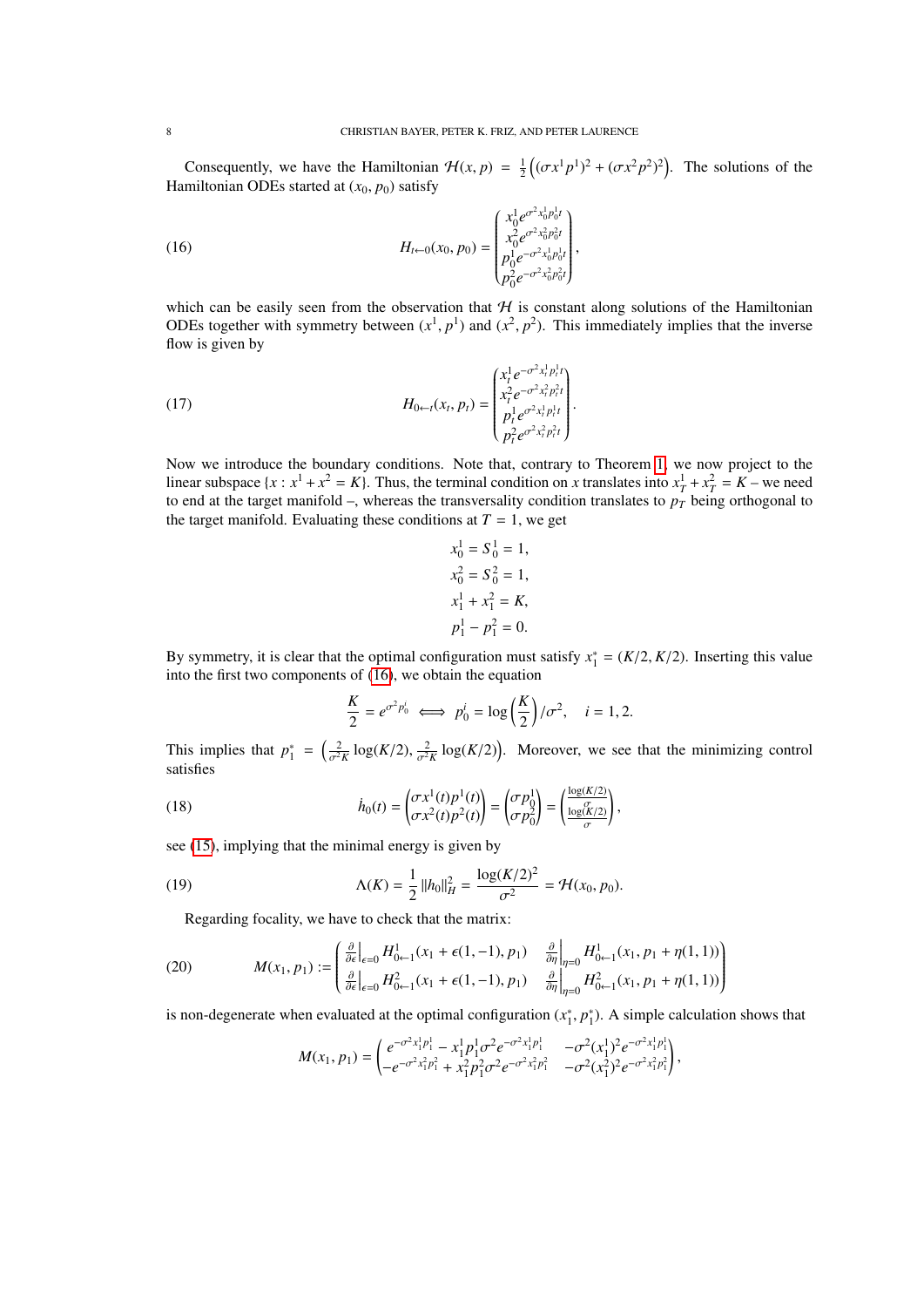implying that

$$
M(x_1^*, p_1^*) = \begin{pmatrix} \frac{2}{K}(1 - \log(K/2)) & -\frac{\sigma^2 K}{2} \\ \frac{2}{K}(-1 + \log(K/2)) & -\frac{\sigma^2 K}{2} \end{pmatrix},
$$

and we can conclude that

$$
\det M(x_1^*, p_1^*) = 2\sigma^2 (\log(K/2) - 1),
$$

 $\det M(x_1^*, p_1^*) = 2\sigma^2 (\log(K/2) - 1),$ <br>which is zero if and only if  $K = 2e$ . We summarize the results of this calculation as follows:

• In the generic case  $K \neq 2e$ , the non-focality condition of Theorem [1](#page-4-2) holds true, and we obtain (from Corollary [3\)](#page-5-1) the following (short time) density expansion of  $B_T = \exp(\sigma W_T^1) + \exp(\sigma W_T^2)$ ,<br>expansion expansion

$$
K \mapsto \exp\left(-\frac{\Lambda(K)}{T}\right) \frac{1}{\sqrt{T}} (1 + O(T))
$$

When specialized to unit volatility, we precisely find [\(1a\)](#page-2-0).

• For  $K = 2e$ , the initial stock price is focal for the minimizing configuration, so the non-focality condition of Theorem [1](#page-4-2) fails. And indeed, we *want* it to fail for the actual expansion in this case, namely [\(1b\)](#page-2-0), is not at all of the generic form predicted by our theorem.

*Remark* 4*.* It is immediate to use this analysis to deal also with the case of non-unit (but identical) spots  $S_0^1 = S_0^2$  by scaling the Black-Scholes dynamics accordingly, i.e., by replacing *K* with  $K/S_0^1$ . Hence, in this case focality happens when  $\log \left( \frac{K}{2S_0^1} \right)$  $= 1$ , i.e., when  $K = 2S_0^1 e$ .

5. Extensions: correlation, local and stochastic vol

5.1. Analysis of the Black–Scholes basket, small noise. In section [4](#page-6-1) we analyzed the density of a simple Black–Scholes basket with dynamics

$$
dB_t = S_t^1 \sigma dW_t^1 + S_t^2 \sigma dW_t^2.
$$

As explained in Section [3](#page-3-6) the analysis is really based on a small noise (small vol) expansion of

$$
dB_t^{\epsilon} = S_t^{1,\epsilon} \sigma \epsilon dW_t^1 + S_t^{2,\epsilon} \sigma \epsilon dW_t^2,
$$

run til time  $T = 1$ . Consider now a situation with small rates, also of order  $\epsilon$ . In other words,

$$
dS_t^{i,\epsilon} = rS_t^{i,\epsilon} \epsilon dt + S_t^{i,\epsilon} \sigma \epsilon dW^i,
$$

and then  $B_t^{\epsilon} = S_t^{1,\epsilon} + S_t^{2,\epsilon}$  as before. We still assume  $S_0^i = 1$  $S_0^i = 1$ . A look at Theorem 1 (now we cannot use Corollary [3\)](#page-5-1) reveals that the entire leading order computation remains unchanged (at least at unit time and with trivial changes otherwise). The resulting (now: small noise) density expansion of of  $B^{\epsilon}_{T}|_{T=1}$  is more involved and takes the form

(21) 
$$
K \mapsto \exp\left(-\frac{\Lambda(K)}{\epsilon^2}\right) \exp\left(\frac{2r\log(K/2)}{\sigma^2\log(2)\epsilon}\right) \frac{1}{\epsilon} (1 + O(\epsilon)).
$$

Here  $\Lambda(K)$  is given in closed form, cf. [19,](#page-7-1) so that  $\Lambda'(K) = \frac{2 \log(K/2)}{\sigma^2 K}$  $\frac{\log(K/2)}{\sigma^2 K}$  is also explicitly known. Furthermore,  $h_0$  is (still) given by [\(18\)](#page-7-2), so that

$$
\phi_t^{h_0} = \begin{pmatrix} (K/2)^t \\ (K/2)^t \end{pmatrix}.
$$

Thus, the ODE for  $\hat{X}$  (see Theorem [1\)](#page-4-2) is given by

$$
\frac{d\hat{X}_t}{dt} = \log(K/2)\hat{X}_t + r\binom{(K/2)^t}{(K/2)^t}, \quad \hat{X}_0 = \hat{x}_0 = 0,
$$

which has the solution

$$
\hat{X}_t^i = r \left( 1 - \left( \frac{1}{2} \right)^t \right) \frac{K^t}{\log 2},
$$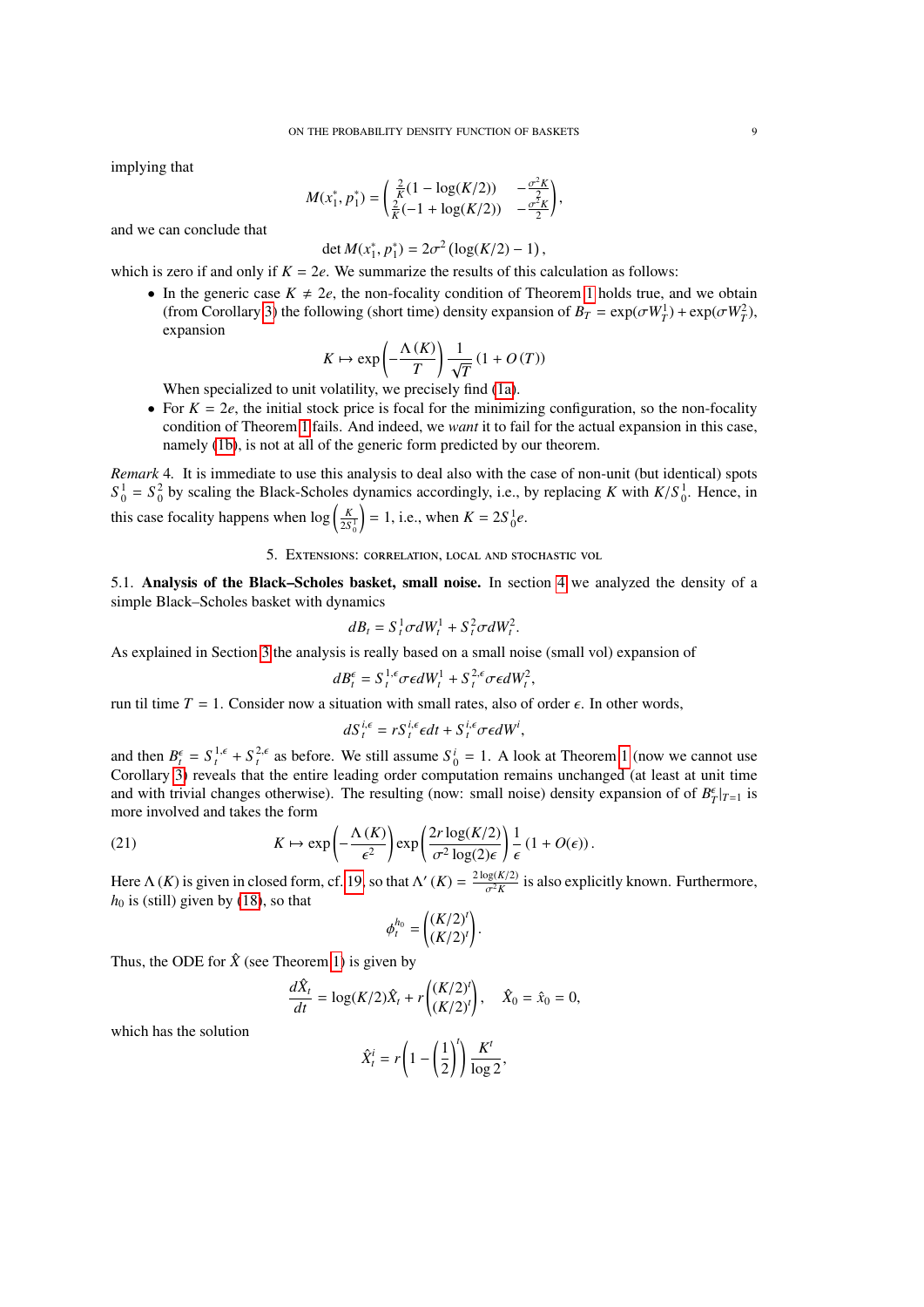implying that  $\hat{Y}_1 = \hat{X}_1^1 + \hat{X}_1^2 = rK/\log(2)$ . Thus, the second exponential term has the form given above.

5.2. Basket analysis under local, stochastic vol etc. One can immediately write down the Hamiltonian associated to, say two, or  $d > 2$  assets, each of which is governed by local vol dynamics or stochastic vol, based on additional factors. In general, however, one will be stuck with the analysis of the resulting boundary value problem for the Hamiltonian ODEs; numerical (e.g. shooting) methods will have to be used. In some models, including the Stein–Stein model, we believe (due to the analysis carried out in [\[11\]](#page-14-2)) that, in special cases, closed form answers are possible but we will not pursue this here. Instead, we continue with a few more computation in the Black–Scholes case for *d* assets.

5.3. **Multi-variate Black-Scholes models.** In the multi-variate case  $d > 2$  of a general, *d*-dimensional Black Scholes model with correlation matrix  $(\rho_{ij})$ , the Hamiltonian has the form

$$
\mathcal{H}(x,p) = \frac{1}{2} \sum_{i,j=1}^{d} \rho_{ij} \sigma^i p^i x^i \sigma^j x^j p^j.
$$

Thus, the Hamiltonian ODEs have the form

<span id="page-9-1"></span>
$$
\dot{x}^l = \sigma^l x^l \sum_{i=1}^d \rho_{li} \sigma^i p^i x^i, \quad i = 1, \dots, d
$$
  

$$
\dot{p}^l = -\sigma^l p^l \sum_{i=1}^d \rho_{li} \sigma^i p^i x^i, \quad i = 1, \dots, d.
$$

Consequently, it is again easy to see that  $\frac{\partial}{\partial t} x^l(t) p^l(t) = 0$ , implying that  $x^l(t) p^l(t) = x_0^l p_0^l$ . The Hamiltonian flow has the form flow has the form

(22) 
$$
H_{t \leftarrow 0}(x_0, p_0) = \left( \left( x_0^l \exp \left[ \sigma^l \left( \sum_{i=1}^d \rho_{li} \sigma^i p_0^i x_0^i \right) t \right] \right)_{l=1}^d \right) \left( p_0^l \exp \left[ -\sigma^l \left( \sum_{i=1}^d \rho_{li} \sigma^i p_0^i x_0^i \right) t \right] \right)_{l=1}^d \right)
$$

Using again that  $p^{l}(t)x^{l}(t) = p^{l}(0)x^{l}(0)$  for any *l*, we obtain the inverse Hamiltonian flow

(23) 
$$
H_{0\leftarrow t}(x_t, p_t) = \begin{pmatrix} \left(x_t^l \exp\left[-\sigma^l \left(\sum_{i=1}^d \rho_{li} \sigma^i p_t^i x_t^i\right) t\right]\right)_{j=1}^d\\ \left(p_t^l \exp\left[\sigma^l \left(\sum_{i=1}^d \rho_{li} \sigma^i p_t^i x_t^i\right) t\right]\right)_{l=1}^d\end{pmatrix}.
$$

The boundary conditions – at  $T = 1$  – are now given by

$$
x_0 = S_0
$$

(24b) 
$$
\sum_{l=1}^{d} x^{l}(1) = K
$$

<span id="page-9-0"></span>(24c) 
$$
p^{1}(1) = p^{2}(1) = \cdots = p^{d}(1).
$$

Indeed, the transversality condition [\(24c\)](#page-9-0) says that the final momentum  $p(1)$  is orthogonal to the surface  $\left\{\sum_{l=1}^d y^l = K\right\}$ , whose tangent space is spanned by the collection of vectors  $\mathbf{e}_1 - \mathbf{e}_l$ ,  $l = 2, \ldots, d$ , with  $e_1, \ldots, e_d$  the standard basis of  $\mathbb{R}^d$ . The equations [\(24\)](#page-9-1) are certainly not difficult to solve numerically, but<br>an explicit solution is not available, peither in the general case nor in the case of d uncorrelated an explicit solution is not available, neither in the general case nor in the case of *d* uncorrelated assets.

*Remark* 5. The main point of this calculation is that while explicit solutions are no longer possible in a general Black-Scholes model, the phenomenon [\(1\)](#page-2-0) potentially appears in all Black-Scholes models. Moreover, we stress that the non-focality conditions are easily checked numerically.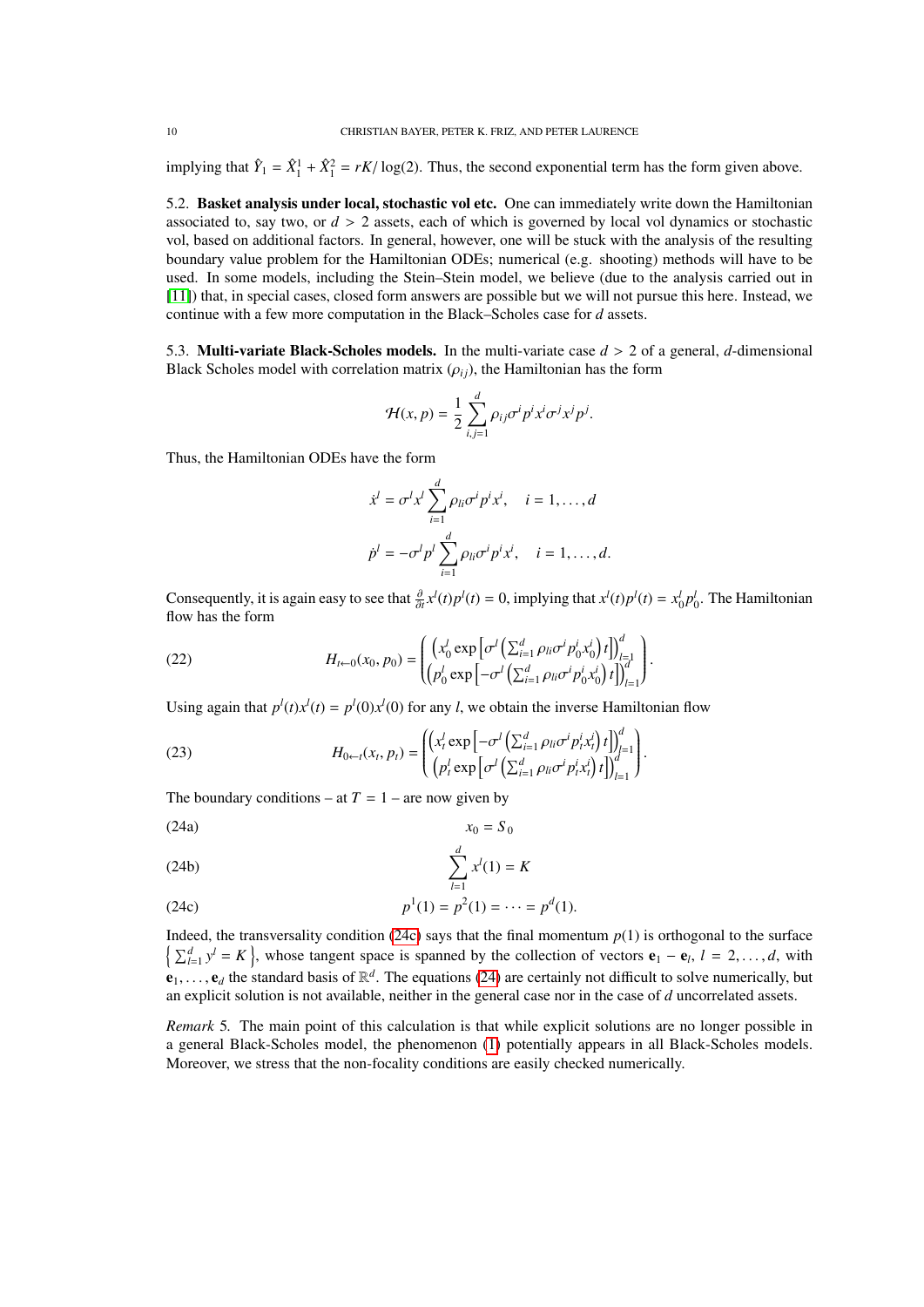<span id="page-10-0"></span>*Remark* 6*.* Note that the discretely monitored Asian option can be considered as a special case of a basket option on correlated assets. Indeed, let us consider an option on

$$
\frac{1}{N}\sum_{i=1}^{N} S_{t_i}
$$
, with (for simplicity)  $t_i = i\Delta t$ ,  $i = 1,...,N$ .

For each individual  $i \in \{1, ..., N\}$  we have, for fixed  $\Delta t > 0$ , the equality in law

$$
S_{t_i} = S_0 e^{\sigma B_{i\Delta t} - \frac{1}{2}\sigma^2 i\Delta t} = S_0 e^{\sigma^i W_{\Delta t}^i - \frac{1}{2}(\sigma^i)^2 \Delta t}
$$

for  $\sigma^i := \sqrt{i}\sigma$  and  $W^i_{\Delta t} := B_{i\Delta t}/\sqrt{i}$ . In law, the vector  $(W^1_{\Delta t}, \dots, W^N_{\Delta t})$  corresponds to the marginal distribution of an *N*-dimensional Brownian motion at time  $\Delta t$  with correlation  $\rho_{ij} = \frac{\min(i,j)}{\sqrt{ij}}$ ,  $1 \le i, j \le N$ . Thus, the Asian option corresponds to an option on the basket with  $S_0^i \equiv S_0$ ,  $\sigma^i$  as above and a correlation ma-<br>trix  $\alpha$ : with maturity  $\Delta t$ . Moreover, the asymptotic expansion of the price of the Asian option as  $\Delta t \$ trix  $\rho_{ij}$  with maturity  $\Delta t$ . Moreover, the asymptotic expansion of the price of the Asian option as  $\Delta t \to 0$ corresponds to the short-time asymptotics of the basket.

*Remark* 7. A small-noise asymptotic expansion of the continuous Asian option on  $\int_0^T S_t dt$  is also possible by the techniques of Section [3](#page-3-6) (with ellipticity conditions replaced by weak Hörmander conditions). Essentially, this is equivalent to letting  $N \to \infty$  in Remark [6](#page-10-0) – but more direct.

As in the two-dimensional case, the boundary conditions can be solved explicitly in the fully symmetric case, when  $\sigma^l \equiv \sigma$  and, say,  $S_0^l \equiv 1$ . Then the optimal configuration satisfies

$$
x_0^* = (1, ..., 1)^T, \quad x_1^* = (K/d, ..., K/d)^T
$$

$$
p_0^* = \left(\frac{\log(K/d)}{\sigma^2}, ..., \frac{\log(K/d)}{\sigma^2}\right)^T, \quad p_1^* = \left(\frac{d}{\sigma^2 K} \log(K/d), ..., \frac{d}{\sigma^2 K} \log(K/d)\right)^T.
$$

Introducing

$$
q = \epsilon_1 \begin{pmatrix} 1 \\ 1 \\ \vdots \\ 1 \end{pmatrix}, \quad 3 = \begin{pmatrix} \epsilon_2 + \cdots + \epsilon_d \\ -\epsilon_2 \\ \vdots \\ -\epsilon_d \end{pmatrix},
$$

we obtain (for the case of *d* uncorrelated assets)

$$
M(x_1, p_1) := \left. \frac{\partial_{(3,0)} \big|_{(3,0)=0} \pi H_{0 \leftarrow 1}(x_1 + 3, p_1 + q)}{a \mathbf{a} \mathbf{b}} \right|_{(3,0)=0} = \left( \begin{array}{cc} a_1 & b \\ \mathbf{a} & G \end{array} \right),
$$

where **a** =  $(a_2, ..., a_d)^T$  ∈  $\mathbb{R}^{(d-1)\times 1}$ , **b** =  $b(1, ..., 1)$  ∈  $\mathbb{R}^{1\times(d-1)}$ , *G* = diag(*g*<sub>2</sub>, . . . , *g*<sub>*d*</sub>) ∈  $\mathbb{R}^{(d-1)\times(d-1)}$  with

$$
a_l = -(\sigma^l)^2 (x_1^l)^2 e^{-(\sigma^l)^2 p_1^l x_1^l}, \quad l = 1, \dots d,
$$
  
\n
$$
b = \left[1 - (\sigma^l)^2 x_1^l p_1^l\right] e^{-(\sigma^l)^2 p_1^l x_1^l},
$$
  
\n
$$
g_l = -\left[1 - (\sigma^l)^2 x_1^l p_1^l\right] e^{-(\sigma^l)^2 p_1^l x_1^l}, \quad l = 2, \dots d.
$$

In the symmetric case, we can evaluate  $M$  at the optimal configuration and obtain

$$
M(x_1^*, p_1^*) = \begin{pmatrix} -\sigma^2 \frac{K}{d} & \left[1 - \log(K/d)\right] \frac{d}{K} & \cdots & \left[1 - \log(K/d)\right] \frac{d}{K} \\ -\sigma^2 \frac{K}{d} & -\left[1 - \log(K/d)\right] \frac{d}{K} & \cdots & 0 \\ \vdots & \vdots & \ddots & \vdots \\ -\sigma^2 \frac{K}{d} & 0 & \cdots & -\left[1 - \log(K/d)\right] \frac{d}{K} \end{pmatrix},
$$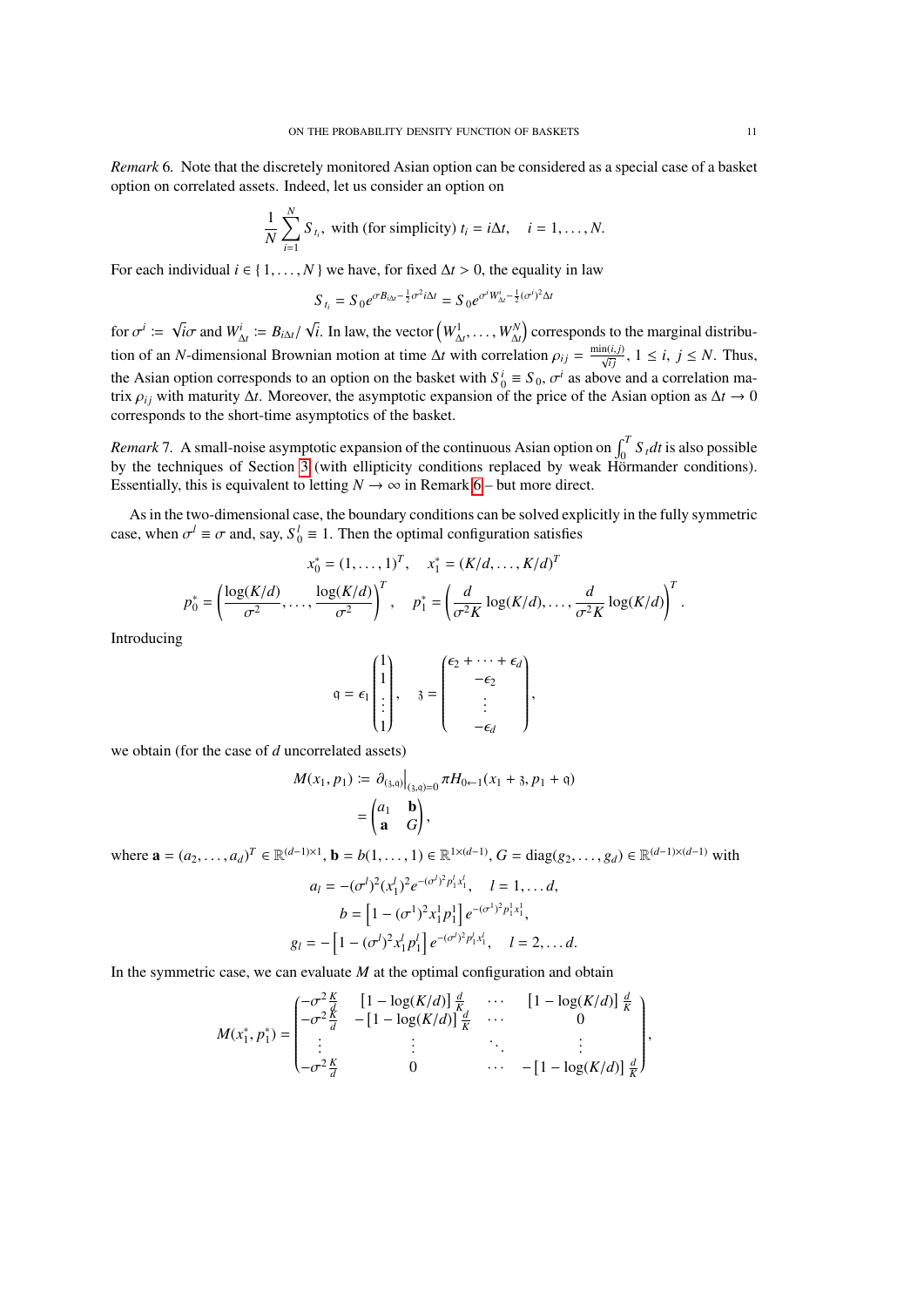whose determinant can be seen to be

$$
\det M(x_1^*, p_1^*) = (-1)^d \sigma^2 K \left[ (1 - \log(K/d)) \frac{d}{K} \right]^{d-1}
$$

Thus, the non-focality condition fails if and only if  $K = de$ . Moreover, we obtain the energy

$$
\Lambda(K) = \mathcal{H}(x_0^*, p_0^*) = \frac{d}{2} \frac{\log(K/d)^2}{\sigma^2}
$$

## Appendix A. A geometric approach to focality

Consider the Black Scholes model

$$
dS_t^i = \sigma^i S_t^i dW_t^i, \quad \left\langle dW^i, dW^j \right\rangle_t = \rho_{i,j} dt.
$$

We change parameters  $S \rightarrow y \rightarrow x$ , by

$$
y^{i} := \frac{\log\left(\frac{S^{i}}{S_{0}^{i}}\right)}{\sigma^{i}}, \quad x^{i} = L_{ip}y^{p}, \quad i = 1, \ldots, d,
$$

where  $\rho$  denotes the correlation matrix of W and  $\rho = LL^T$  its Cholesky factorization. Obviously,  $S^i = S^i e^{\sigma_i y^i}$  and in terms of the x coordinates we have  $S_0^i e^{\sigma_i y^i}$  and in terms of the x-coordinates we have

$$
x^{i} = x^{i}(\mathbf{F}) = L_{ip} \log (S^{p} / S_{0}^{p}) / \sigma^{p},
$$

$$
S^{i} = S^{i}(\mathbf{x}) = S_{0}^{i} e^{\sigma_{i} L^{ip} x^{p}}.
$$

The advantage of using the chart x is that the corresponding Riemannian metric tensor is the usual Euclidean metric tensor. Thus, we simply have

$$
d(\mathbf{S}_0, \mathbf{S}) = |\mathbf{x}_0 - \mathbf{x}|
$$

and the geodesics are straight lines as seen from the x-chart. Note furthermore that  $S = S_0$  is transformed to  $\mathbf{x} = \mathbf{0}$ .

The payoff function of the option is given by  $(\sum w_i S_T^i - K)^+$ . We normalize  $w_i \equiv 1$  and  $T \equiv 1$ . The strike surface  $F = \{S \in \mathbb{R}^d_+ | \sum_{i=1}^d S^i = K\}$ , which is (a sub-set of) a hyperplane in S coordinates is, however, transformed to a much more complicated submanifold in x coordinates. Re-phrasing the equation  $\sum_i S^i = K$  in y-coordinates and solving for  $y^d$  gives

$$
y^{d} = \log \left[ \left( K - \sum_{i=1}^{d-1} S_{0}^{i} e^{\sigma^{i} \sum_{p=1}^{d} L^{ip} x^{p}} \right) / S_{0}^{d} \right] / \sigma^{d},
$$

with  $(L^{ij}) = (L_{ij})^{-1}$ , which implies – using that *L* and  $L^{-1}$  are lower-triangular matrices –

$$
L^{dd}x^d = \log \left[ \left( K - \sum_{i=1}^{d-1} S_0^i e^{\sigma^i \sum_{p=1}^i L^{ip}x^p} \right) / S_0^d \right] / \sigma^d - \sum_{k=1}^{d-1} L^{dk}x^k.
$$

For sake of clarity, let us introduce the notation  $\mathbf{q} = (q^1, \dots, q^{d-1}) := (x^1, \dots, x^{d-1})$ . A parametrization of the strike surface *F* is then given by the man  $(a: U \subseteq \mathbb{R}^{d-1} \to \mathbb{R}^d$  with the strike surface *F* is then given by the map  $\varphi : U \subset \mathbb{R}^{d-1} \to \mathbb{R}^d$  with

$$
U := \left\{ \mathbf{q} \in \mathbb{R}^{d-1} \left| \sum_{i=1}^{d-1} S_0^i e^{\sigma^i \sum_{p=1}^i L^{ip} q^p} < K \right. \right\},
$$

and

$$
\varphi(\mathbf{q}) := \left(\mathbf{q},\ \frac{1}{L^{dd}}\left\{\log\left[\left(K-\sum_{i=1}^{d-1}S_0^ie^{\sigma^i\sum_{p=1}^iL^{ip}q^p}\right)/S_0^d\right]/\sigma^d - \sum_{k=1}^{d-1}L^{dk}q^k\right\}\right).
$$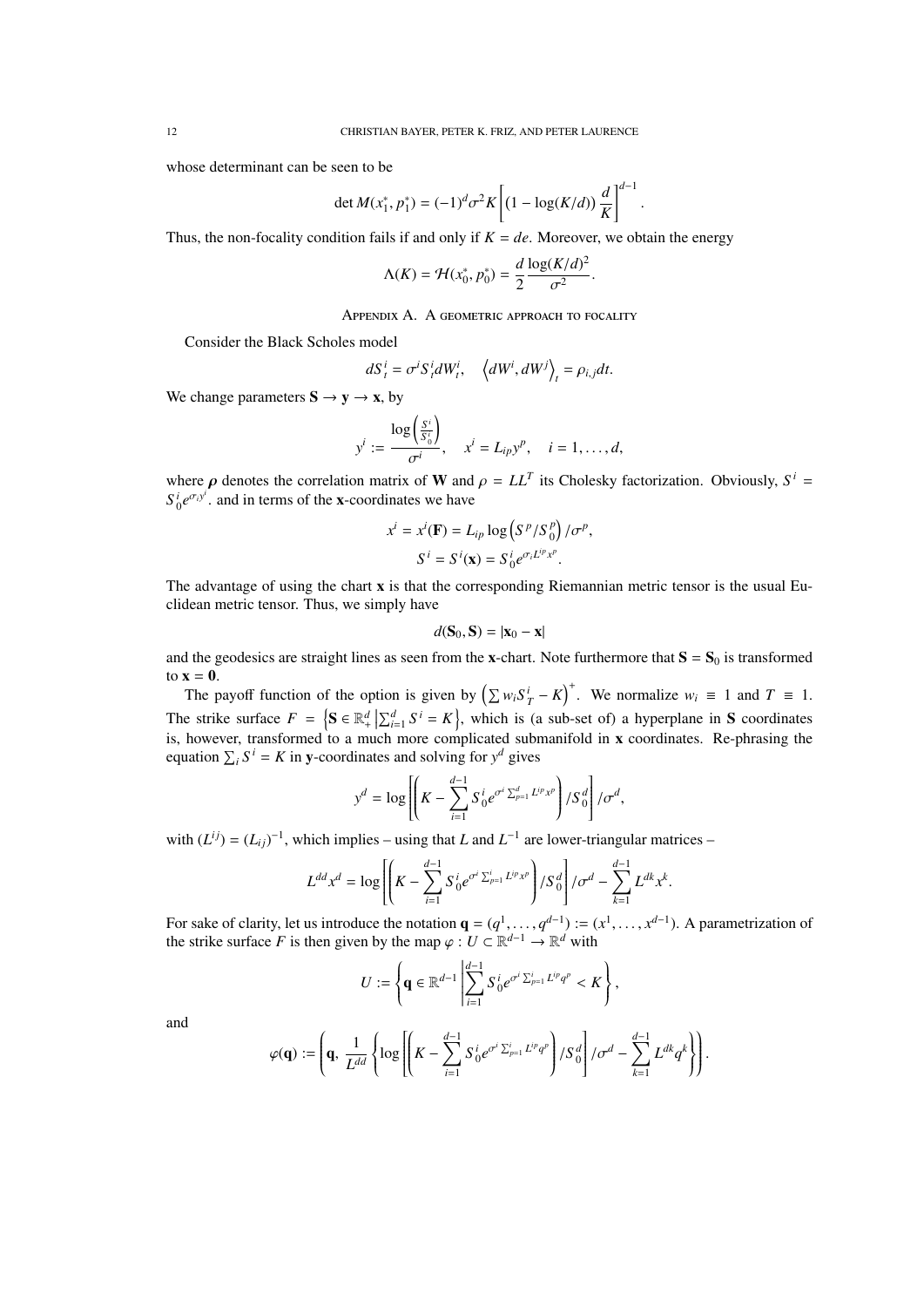Note that by the change of coordinates, we are implicitly assuming that  $S^i > 0$  for all *i*. Moreover, the standard basis  $\mathbf{e}_i(\mathbf{n}) = \mathbf{e}_{i,j}(\mathbf{n})$  of the tangent space  $T F$  to  $F$  at  $\mathbf{n} = \varphi(\mathbf{a})$  is given by th standard basis  $e_1(p), \ldots, e_{d-1}(p)$  of the tangent space  $T_pF$  to  $F$  at  $p = \varphi(q)$  is given by the columns of the Jacobi matrix of  $\varphi$  evaluated at q, more precisely we have

$$
\mathbf{e}_i(\mathbf{p}) = \left( (\delta_i^j)_{j=1}^{d-1}, \ -\frac{1}{L^{dd}} \left[ \frac{1}{\sigma^d} \frac{\sum_{j=i}^{d-1} \sigma^j L^{ji} S_0^j e^{\sigma^j \sum_{r=1}^j L^{jr} q^r}}{K - \sum_{j=1}^{d-1} S_0^j e^{\sigma^j \sum_{r=1}^j L^{jr} q^r}} + L^{di} \right] \right)
$$

for  $i = 1, \ldots, d - 1$  and  $\mathbf{p} = \varphi(\mathbf{q})$ . Consequently, the normal vector field *N* to *S* at  $\mathbf{p} = \varphi(\mathbf{q})$  is given by

$$
N(\mathbf{p}) = \alpha(\mathbf{p}) \left( \left( \frac{1}{L^{dd}} \left[ \frac{1}{\sigma^d} \frac{\sum_{j=i}^{d-1} \sigma^j L^{ji} S_0^j e^{\sigma^j \sum_{r=1}^j L^{jr} q^r}}{K - \sum_{j=1}^{d-1} S_0^j e^{\sigma^j \sum_{r=1}^j L^{jr} q^r}} + L^{di} \right] \right)_{i=1}^{d-1}, 1 \right) = N \circ \varphi(\mathbf{q}),
$$

where  $\alpha$  is a normalization factor guaranteeing that  $|N(\mathbf{p})| = 1$ , i.e.,

$$
\alpha(\mathbf{p}) = \left(1 + \sum_{i=1}^{d-1} \frac{1}{(L^{dd})^2} \left[ \frac{1}{\sigma^d} \frac{\sum_{j=i}^{d-1} \sigma^j L^{ji} S_0^j e^{\sigma^j \sum_{r=1}^j L^{jr} q^r}}{K - \sum_{j=1}^{d-1} S_0^j e^{\sigma^j \sum_{r=1}^j L^{jr} q^r}} + L^{di} \right]^2 \right)^{-1/2}.
$$

The *Weingarten map* or *shape operator*  $L_p$  :  $T_pF \to T_pF$  is defined by

$$
L_{\mathbf{p}}\left(d\varphi_{\varphi^{-1}(\mathbf{p})}(\mathbf{v})\right)=-d(N\circ\varphi)(\varphi^{-1}(\mathbf{p}))\cdot\mathbf{v},
$$

 $\mathbf{v} \in \mathbb{R}^{d-1} = T_{\varphi^{-1}(\mathbf{p})}U$ , see [\[13\]](#page-14-6). In other words, for  $\varphi(\mathbf{q}) = \mathbf{p}$ , we interpret *N* as a map in **q** and  $-L_p$  is<br>than the directional derivative of that map. We study the Weingarten map since it give than the directional derivative of that map. We study the Weingarten map since it gives us the curvature of the surface *F*. Indeed, the eigenvalues  $k_1(\mathbf{p}), \ldots, k_{d-1}(\mathbf{p})$  of the linear map  $L_{\mathbf{p}} : T_{\mathbf{p}} F \to T_{\mathbf{p}} F$  are called *principal curvatures* of *F*. Then the *focal points* of *F* at p are given by

$$
\{\mathbf{p} + \frac{1}{k_i(\mathbf{p})}N(\mathbf{p})|1 \le i \le d-1 \text{ such that } k_i(\mathbf{p}) \ne 0\}.
$$

In order to compute the eigenvalues of the shape operator, we need to compute the representation of  $L_p$  in the standard basis ( $e_1(p), \ldots, e_{d-1}(p)$ ). Let us denote this matrix by  $\overline{L}(p)$ , then we obviously have

$$
\overline{L}(\varphi(\mathbf{q}))_{ij} = -\langle \frac{\partial}{\partial q^j} (N \circ \varphi)(\mathbf{q}), \mathbf{e}_i(\varphi(\mathbf{q})) \rangle, \quad i, j = 1, \dots, d-1.
$$

The principal curvatures  $k_1(\mathbf{p}), \ldots, k_{d-1}(\mathbf{p})$  are, thus, the eigenvalues of the  $(d-1)$ -dimensional matrix  $\overline{I}(\mathbf{n})$  $\overline{L}(\mathbf{p}).$ 

Since the calculations become too complicated in the general case, we now again concentrate on the case of *two uncorrelated* assets, i.e.,  $d = 2$  and  $\rho = L = I_2$ . In this case, we have

$$
\mathbf{e}_{1}(\mathbf{p}) = \left(1, -\frac{\sigma^{1}}{\sigma^{2}} \frac{S_{0}^{1} e^{\sigma^{1} q^{1}}}{K - S_{0}^{1} e^{\sigma^{1} q^{1}}}\right),
$$

$$
N(\varphi(\mathbf{q})) = \frac{1}{\sqrt{(\sigma^{1})^{2} (S_{0}^{1})^{2} e^{2\sigma^{1} q^{1}} + (\sigma^{2})^{2} (K - S_{0}^{1} e^{\sigma^{1} q^{1}})^{2}}} \left(\sigma^{1} S_{0}^{1} e^{\sigma^{1} q^{1}}, \sigma^{2} (K - S_{0}^{1} e^{\sigma^{1} q^{1}})\right).
$$

Thus, the Weingarten map is given by

$$
L_{\mathbf{p}}(\nu\mathbf{e}_1(\mathbf{p})) = \nu\kappa(\mathbf{p})\mathbf{e}_1(\mathbf{p}),
$$

where for  $\mathbf{q} = (q^1) \in \mathbb{R}$ 

$$
\kappa(\varphi(\mathbf{q})) = k_1(\varphi(\mathbf{q})) = \frac{K(\sigma^1)^2(\sigma^2)^2 S_0^1 e^{\sigma^1 q^1} \left( S_0^1 e^{\sigma^1 q^1} - K \right)}{\left[ (\sigma^1)^2 (S_0^1)^2 e^{2\sigma^1 q^1} + (\sigma^2)^2 \left( S_0^1 e^{\sigma^1 q^1} - K \right)^2 \right]^{3/2}}
$$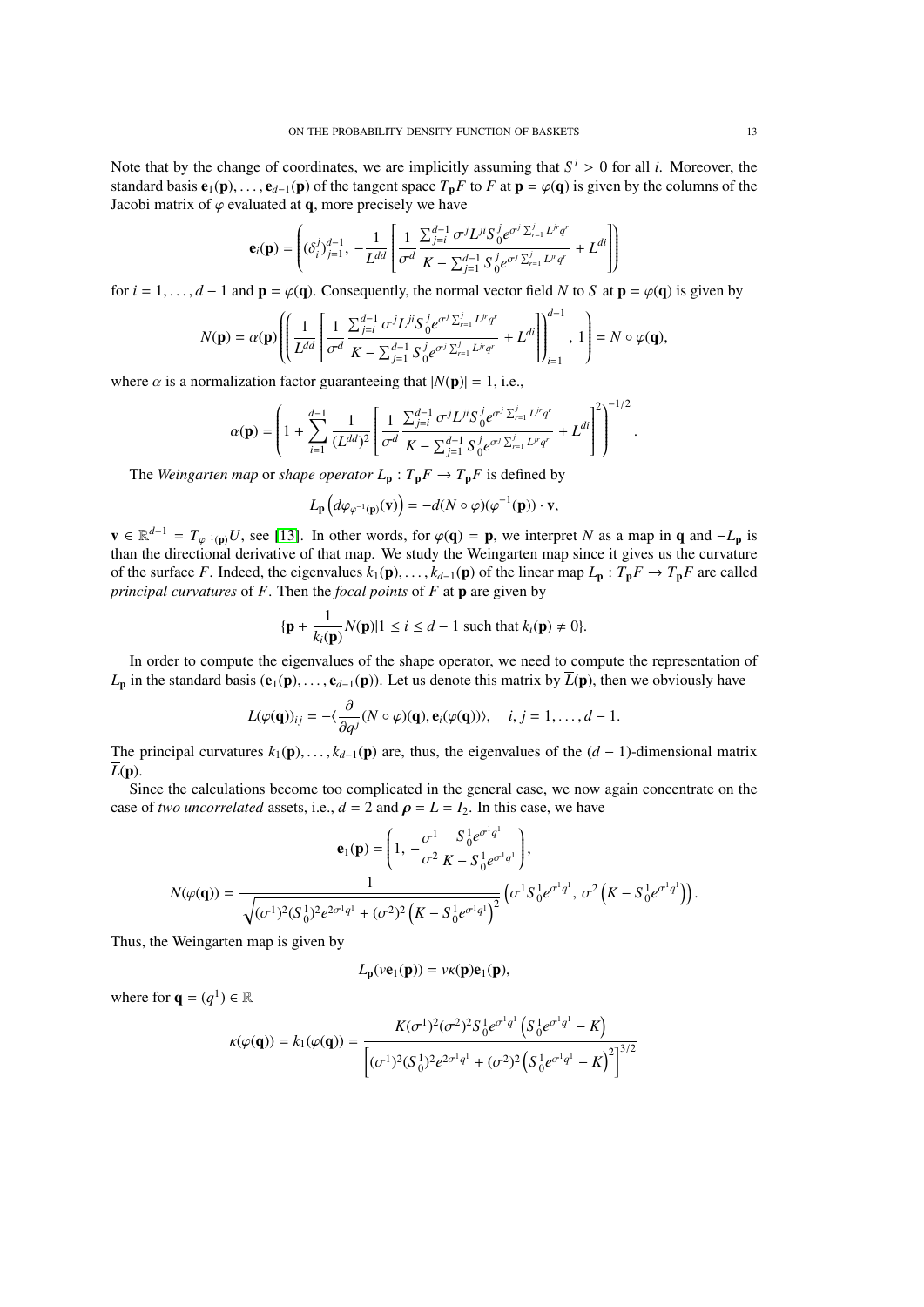is the *curvature* of the curve *F* in  $\mathbb{R}^2$ . We see that  $\kappa = 0$  if and only if  $K = S_0^1 e^{\sigma^1 q^1}$ , i.e., at the boundary of the surface  $F$ . Otherwise,  $\kappa$  is negative.

Here, both components of  $N(\mathbf{p})$  are positive on *F*. Consequently, for any  $\mathbf{p} = \varphi(\mathbf{q}) \in S$  there is precisely one focal point  $\mathfrak{f} = \mathfrak{f}(\mathbf{p}) \in \mathbb{R}^2$ , which is given by

$$
f^{1} = q^{1} + \frac{S_{0}^{1}e^{\sigma^{1}q^{1}} \left[2(\sigma^{2})^{2}K - ((\sigma^{1})^{2} + (\sigma^{2})^{2})S_{0}^{1}e^{\sigma^{1}q^{1}}\right] - (\sigma^{2})^{2}K^{2}}{\sigma^{1}(\sigma^{2})^{2}K \left(K - S_{0}^{1}e^{\sigma^{1}q^{1}}\right)},
$$
  

$$
f^{2} = \frac{1}{\sigma^{2}} \log \left(\frac{K - S_{0}^{1}e^{\sigma^{1}q^{1}}}{S_{0}^{2}}\right) + 2\frac{\sigma^{2}}{(\sigma^{1})^{2}} - \frac{\sigma^{2}Ke^{-\sigma^{1}q^{1}}}{(\sigma^{1})^{2}S_{0}^{1}} - \frac{((\sigma^{1})^{2} + (\sigma^{2})^{2})S_{0}^{1}e^{\sigma^{1}q^{1}}}{(\sigma^{1})^{2}\sigma^{2}K}
$$

Denoting  $\mathbf{p} = (x^1, x^2)$  and re-introducing the short-cut notation  $S^i = S_0^i e^{\sigma^i x^i}$ ,  $i = 1, 2$ , (noting that  $S^1 + S^2 - K$ ) we can express f as  $S^1 + S^2 = K$  we can express f as

$$
\mathbf{f}^1 = x^1 + \frac{S^1 \left[ 2(\sigma^2)^2 K - ((\sigma^1)^2 + (\sigma^2)^2) S^1 \right] - (\sigma^2)^2 K^2}{\sigma^1 (\sigma^2)^2 K S^2},
$$
\n
$$
\mathbf{f}^2 = x^2 + \frac{S^1 \left[ 2(\sigma^2)^2 K - ((\sigma^1)^2 + (\sigma^2)^2) S^1 \right] - (\sigma^2)^2 K^2}{(\sigma^1)^2 \sigma^2 K S^1}.
$$

In the current setting, let  $q^*$  be the optimal configuration in q-coordinates, i.e., the point on *F* with smallest Euclidean norm. Then the non-focality condition of Theorem [1](#page-4-2) is satisfied, if 0 is not a focal point to  $\varphi(\mathbf{q}^*)$ , see the discussion in the proof of [\[10,](#page-14-1) Prop. 6].

*Remark* 8. As both components of the normal vector *N* are non-negative on *F* and the curvature  $\kappa$  is negative, 0 can only be a focal point if *F* has a non-empty intersection with the positive quadrant. Inserting into the parametrization of *F*, we see that this can only be the case if  $K > S_0^1 + S_0^2$ . In other words: if the option is in the money, then the non-focality condition is always satisfied (in the two-dimensional, uncorrelated case).

Let us again use the parameters of Section [2,](#page-1-1) i.e.,  $S_0^1 = S_0^2 = 1$ ,  $\sigma^1 = \sigma^2 = \sigma$ . Then we consider  $S^* = (K/2, K/2)$ , which translates into  $x^* = (\frac{\log(K/2)}{\sigma}, \frac{\log(K/2)}{\sigma})$ . Inserting into the formulas for the focal points  $\frac{(K/2)}{\sigma}$ ,  $\frac{\log(K/2)}{\sigma}$  . Inserting into the formulas for the focal points, we obtain

$$
\mathfrak{f}^1(\mathbf{x}^*) = \mathfrak{f}^2(\mathbf{x}^*) = \frac{\log\left(\frac{K}{2}\right) - 1}{\sigma}.
$$

So, 0 is focal to the optimal configuration, if and only if

$$
K=2e,
$$

and we recover, once more, the results of Section [2](#page-1-1) and Section  $4$  – recall that  $S_0$  corresponds to 0 in x-coordinates.

In Figure [1](#page-14-7) and [2](#page-15-3) the focal points are visualized for two different configurations of two uncorrelated baskets. We plot the surface F as a submanifold of  $\mathbb{R}^2$ . We have seen above that for any  $p \in F$  there is precisely one focal point  $f(\mathbf{p})$ . Hence, we additionally plot the surface  $\{f(\mathbf{p})|\mathbf{p} \in F\}$  – more precisely, part of this surface. In Figure [1](#page-14-7) we show the case constructed above where the non-focality condition is violated. In Figure [2](#page-15-3) the option is ITM. As explained above, in the ITM case the manifold *F* does not intersect the positive quadrant, implying that the non-focality condition is satisfied.

## **REFERENCES**

- <span id="page-13-0"></span>[1] M. Avellaneda, D. Boyer-Olson, J.Busca, P. Friz: Application of large deviation methods to the pricing of index options in finance, Comptes Rendus de l'Académie des Sciences - Series I - Mathematique (2003).
- <span id="page-13-1"></span>[2] M. Avellaneda, D. Boyer-Olson, J.Busca, P. Friz: Reconstructing volatility, RISK (2004).

<sup>[3]</sup> C. Bayer and P. Laurence, Asymptotics beats Monte-Carlo: the case of correlated local vol baskets. Forthcoming in *Communications on Pure and Applied Mathematics*.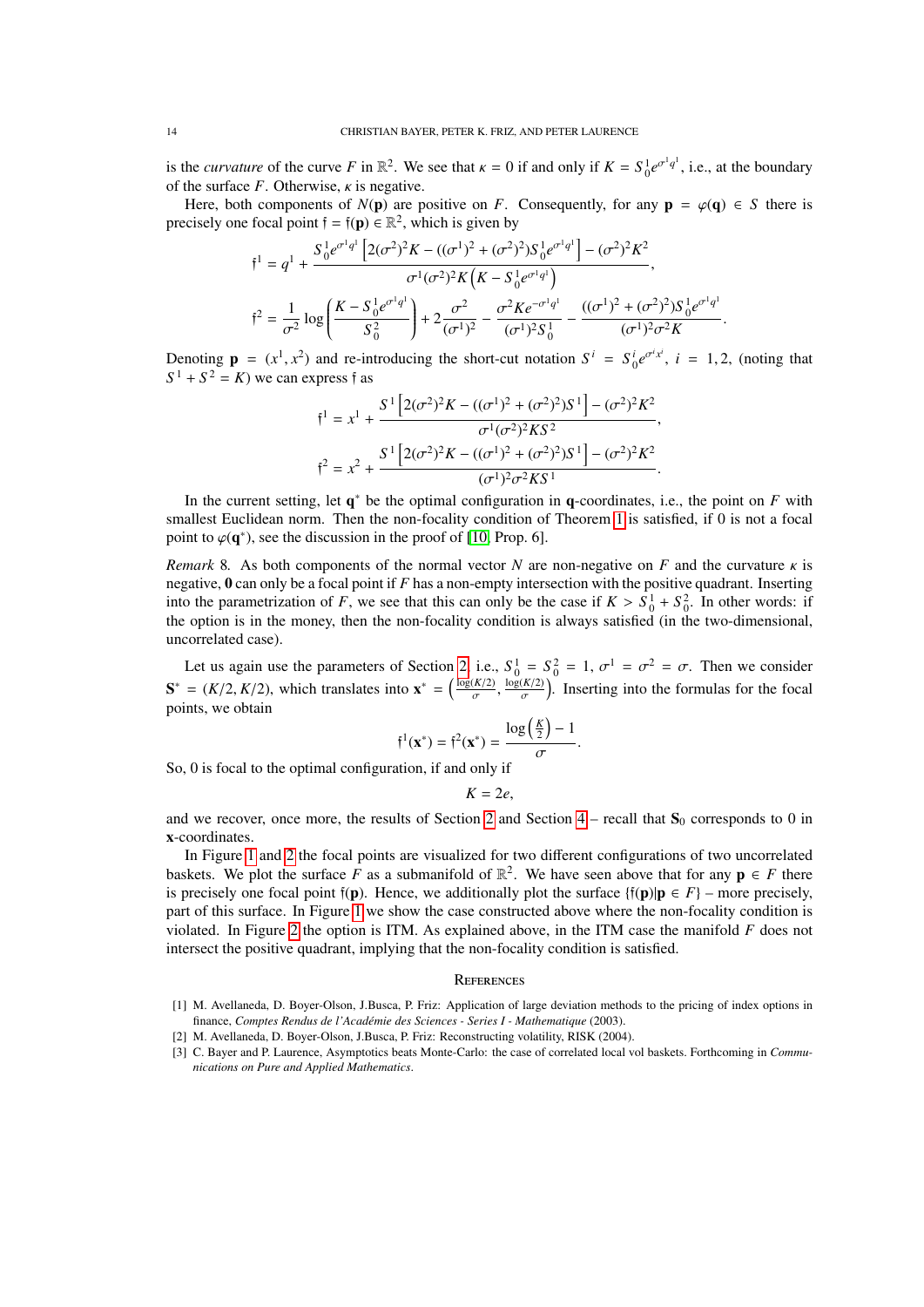<span id="page-14-7"></span>

FIGURE 1. Optimal configuration and focal points for two independent assets with  $\sigma^1 = \sigma^2 - 1$ ,  $\mathbf{S}_0 = (1, 1)$ ,  $\mathbf{K} = 2e$  $\sigma^2 = 1$ ,  $S_0 = (1, 1)$ ,  $K = 2e$ .

(A) The dashed line depicts the optimal path between the spot price  $S_0$  (0 in the q-chart) and the optimal configuration.

(B) Dotted lines connect some selected points on the manifold *F* with the corresponding focal points. Points marked with a triangle visualize the construction of the focal points. We see that 0 is, indeed, focal to the optimal configuration.

- [4] Benaim, Friz: Regular Variation and Smile Asymptotics, Math. Finance Vol. 19 no 1. (2009), 1-12
- <span id="page-14-3"></span>[5] G. Ben Arous. Developpement asymptotique du noyau de la chaleur hypoelliptique hors du cut-locus. ´ *Annales Scientifiques de l'Ecole Normale Sup´erieure*, 4 (21): 307-331, 1988.
- <span id="page-14-4"></span>[6] G. Ben Arous. Methods de Laplace et de la phase stationnaire sur l'espace de Wiener. *Stochastics*, 25: 125-153, 1988.
- [7] H. Berestycki, J. Busca, and I. Florent. Computing the implied volatility in stochastic volatility models. Communications on Pure and Applied Mathematics, 57(10):1352-1373, 2004.
- <span id="page-14-5"></span>[8] J.M. Bismut. Malliavin Calculus and Large Deviations. 1984
- [9] S. de Marco, P.K. Friz. aradhan's formula for projected diffusion and local volatility. Preprint 2013.
- <span id="page-14-1"></span>[10] J.D. Deuschel, P.K. Friz, A. Jacquier, S. Violante. Marginal density expansions for diffusions and stochastic volatility, part I: Theoretical Foundations. Communications on Pure and Applied Mathematics, to appear.
- <span id="page-14-2"></span>[11] J.D. Deuschel, P.K. Friz, A. Jacquier, S. Violante. Marginal density expansions for diffusions and stochastic volatility, part II: Applications. Communications on Pure and Applied Mathematics, to appear.
- [12] J.D. Deuschel and D.W. Stroock. Large Deviations. Volume 342 of AMS/Chelsea Series. 2000
- <span id="page-14-6"></span>[13] M.P. do Carmo. Differential geometry of curves and surfaces. Prentice-Hall, 1976.
- <span id="page-14-0"></span>[14] D. Dufresne, The log-normal approximation in financial and other computations, Advances in Applied Probability 36, pgs 747-773, 2004.
- [15] M. Freidlin and A.D. Wentzell. Random perturbations of dynamical systems. Grundlehren der Mathematischen Wissenschaften (Second edition ed.). New York: Springer-Verlag, 1998.
- [16] P. Friz, S. Gerhold, A. Gulisashvili and S. Sturm. Refined implied volatility expansions in the Heston model. Quant. Finance, Volume 11, Issue 8, 1151-1164, 2011.
- [17] K. Gao and R. Lee. Asymptotics of implied volatility to arbitrary order. Preprint available at http://ssrn.com/abstract=1768383, 2011.
- [18] Gatheral, Jim; The Volatilty Surface. Wiley Finance, 2006.
- [19] Gatheral, Jim; Further Developments in Volatility Derivatives Modeling. Presentation 2008. Available on www.math.nyu.edu/fellows fin.../gatheral/FurtherVolDerivatives2008.pdf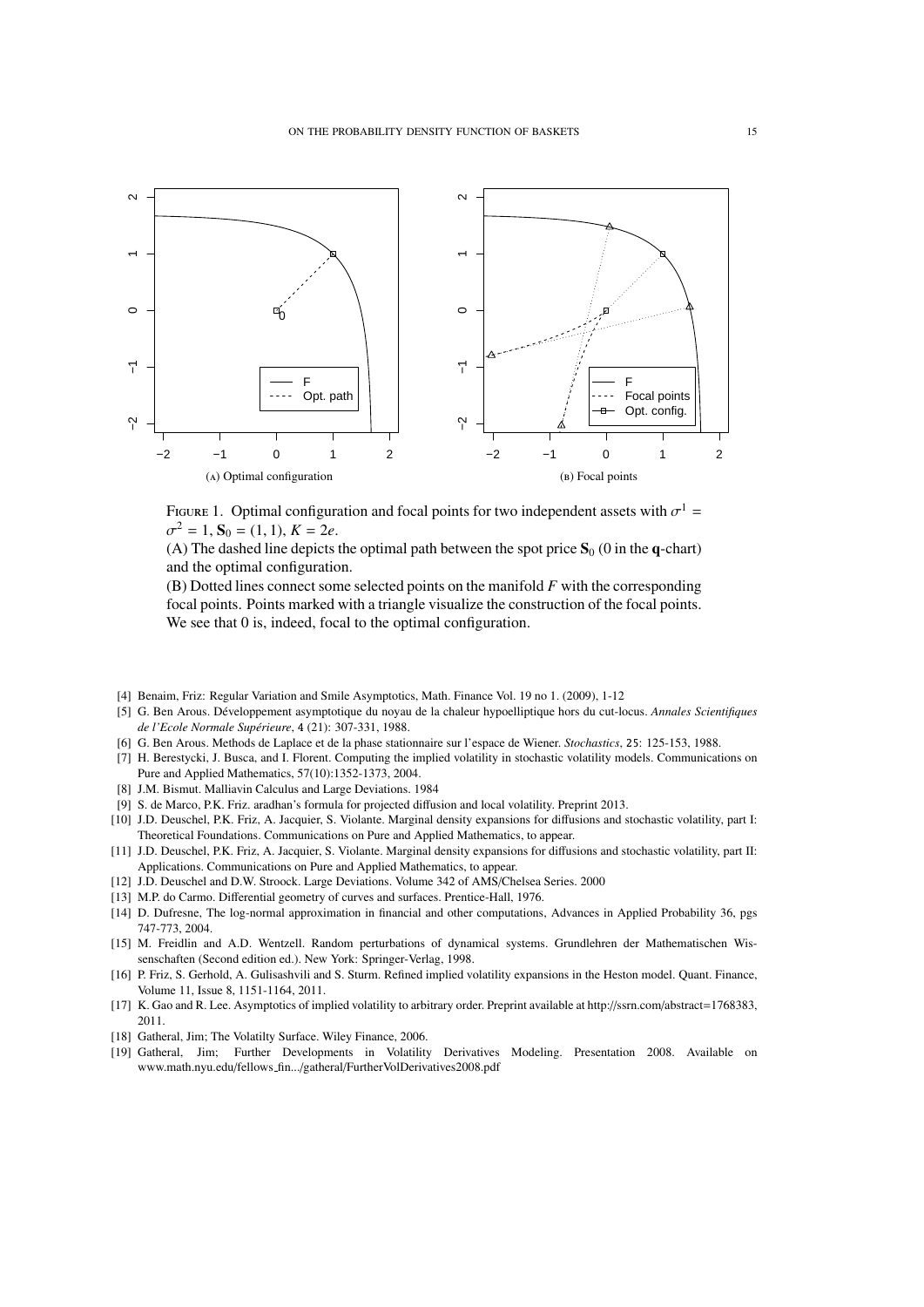<span id="page-15-3"></span>

FIGURE 2. Optimal configuration and focal points for two independent assets with  $\sigma^1 =$ <br> $\sigma^2 = 1$ ,  $S_0 = (1, 1)$ ,  $K = 2/a$  $\sigma^2 = 1$ ,  $S_0 = (1, 1)$ ,  $K = 2/e$ .

(A) The dashed line depicts the optimal path between the spot price  $S_0$  (0 in the q-chart) and the optimal configuration.

(B) Dotted lines connect some selected points on the manifold *F* with the corresponding focal points. Points marked with a triangle visualize the construction of the focal points. This example illustrates the fact that the non-focality condition always holds when the basket option is in the money.

- [20] Gatheral, Jim; Hsu, Elton P.; Laurence, Peter; Ouyang, Cheng; Wang, Tai-Ho. Asymptotics of Implied Vol in Local Vol Models. *Math. Finance*, Volume 22, Issue 4, pages 591–620, October 2012.
- <span id="page-15-2"></span>[21] A. Gulisashvili. Analytically tractable stochastic stock price models, Springer finance, Springer London 2012.
- <span id="page-15-0"></span>[22] A. Gulisashvili and E. Stein. Asymptotic Behavior of the Stock Price Distribution Density and Implied Volatility in Stochastic Volatility Models, Applied Mathematics & Optimization, Volume 61, Number 3, 287-315, DOI: 10.1007/s00245-009-9085-x
- [23] Patrick Hagan, Andrew Lesniewski, and Diana Woodward; Probability Distribution in the SABR Model of Stochastic Volatility. Working Paper 2005. Available on lesniewski.us/working.html
- [24] Henry-Labordère P, Analysis, geometry and modeling in finance, Chapman and Hill/CRC, 2008.
- <span id="page-15-1"></span>[25] Heston S. 1993. A closed-form solution for options with stochastic volatility, with application to bond and currency options. Review of Financial Studies 6, 327–343.
- [26] Shigeo Kusuoka and Yasufumi Osajima: A remark on the asymptotic expansion of density function of Wiener functionals. UTMS Preprint 2007-18.
- [27] Roger Lee. The Moment Formula for Implied Volatility at Extreme Strikes, Mathematical Finance, vol 14 issue 3 (July 2004), 469-480.
- [28] P.L. Lions and M. Musiela. Correlations and bounds for stochastic volatility models. *Ann. I.H. Poincar´e*, 24, 2007, 1-16.
- [29] Alex Lipton and Artur Sepp, Stochastic volatility models and Kelvin waves. 2008, *J. Phys. A: Math. Theor. 41*.
- [30] S A Molchanov, "Diffusion processes and Riemannian geometry", Russ. Math. Surv., 1975, 30 (1), 1–63.
- [31] R. Montgomery. A Tour of SubRiemannian Geometries, their Geodesics and Applications, Volume 91 of Mathematical Surveys and Monographs. American Mathematical Society, Providence, RI, 2002.
- [32] Osajima, Yasufumi, General Asymptotics of Wiener Functionals and Application to Mathematical Finance (July 25, 2007). Available at SSRN: http://ssrn.com/abstract=1019587
- [33] Huyen Pham, Large deviations in Finance, 2010, Third SMAI European Summer School in Financial Mathematics.
- [34] V. Piterbarg, Markovian projection method for volatility calibration; RISK (2007).
- [35] Sakai, T.: Riemannian Geometry, AMS, 1992.